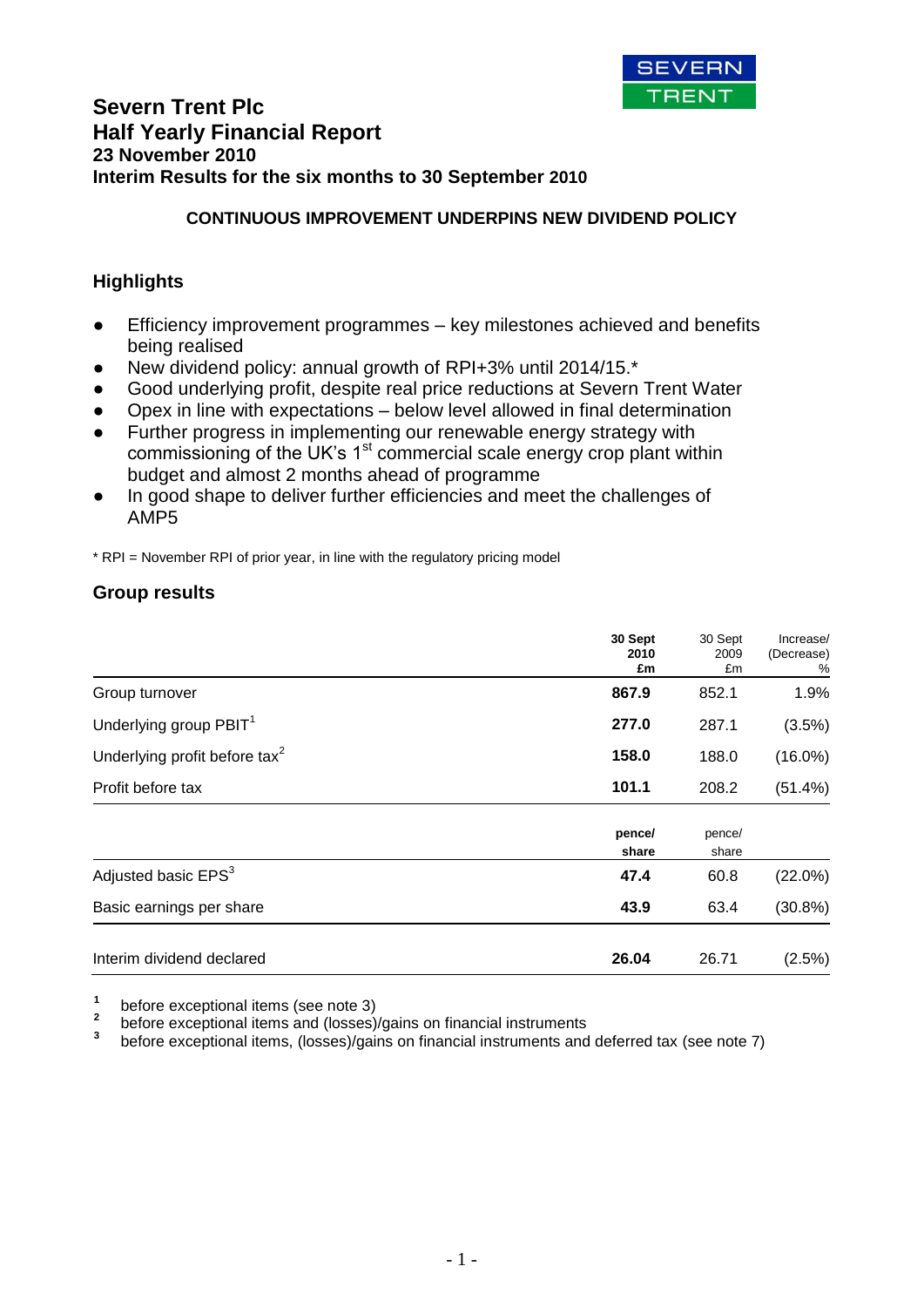# **Tony Wray, Chief Executive Severn Trent Plc, said:**

"We have made a good start to the AMP5 period with further progress in developing our people, delivering the highest standards and the lowest charges.

We have continued to raise standards and drive greater efficiency across the business with good progress in many key areas including further improvements in customer service, sewer flooding and leakage. We are also pleased to report that despite challenging markets, Severn Trent Services has returned to growth, as expected.

Thanks to the support and hard work of all our people, Severn Trent is approaching the end of a significant period of change, which has increased our confidence in the future of our business and our ability to deliver on planned savings and operational improvements through AMP5.

We are well placed to achieve higher levels of operational excellence and progressive, sustainable returns to shareholders, which underpins our new dividend policy for the period 2011/12 to 2014/15 of annual growth of RPI+3%\*."

\* RPI = November RPI of prior year

### **Enquiries:**

| Tony Wray<br><b>Chief Executive</b>              | Severn Trent Plc              | 0207 353 4200 (on the day)<br>0247 771 5000 |
|--------------------------------------------------|-------------------------------|---------------------------------------------|
| Mike McKeon<br><b>Finance Director</b>           | Severn Trent Plc              | 0207 353 4200 (on the day)<br>0247 771 5000 |
| John Crosse<br><b>Head of Investor Relations</b> | Severn Trent Plc              | 0207 353 4200 (on the day)<br>0247 771 5000 |
| Andrew Marsh<br>Media Relations                  | Severn Trent Plc              | 0207 353 4200 (on the day)<br>0247 771 5000 |
| Mal Patel/Martha Kelly                           | <b>Tulchan Communications</b> | 0207 353 4200                               |

### **Interim Results Presentation and Webcast**

There will be an interim results presentation at 9:30am on Tuesday 23 November 2010 at The Lincoln Centre, 18 Lincoln's Inn Fields, London WC2A 3ED. This presentation will be available as a simultaneous webcast on the Severn Trent web site (www.severntrent.com) and will remain on the site for subsequent viewing.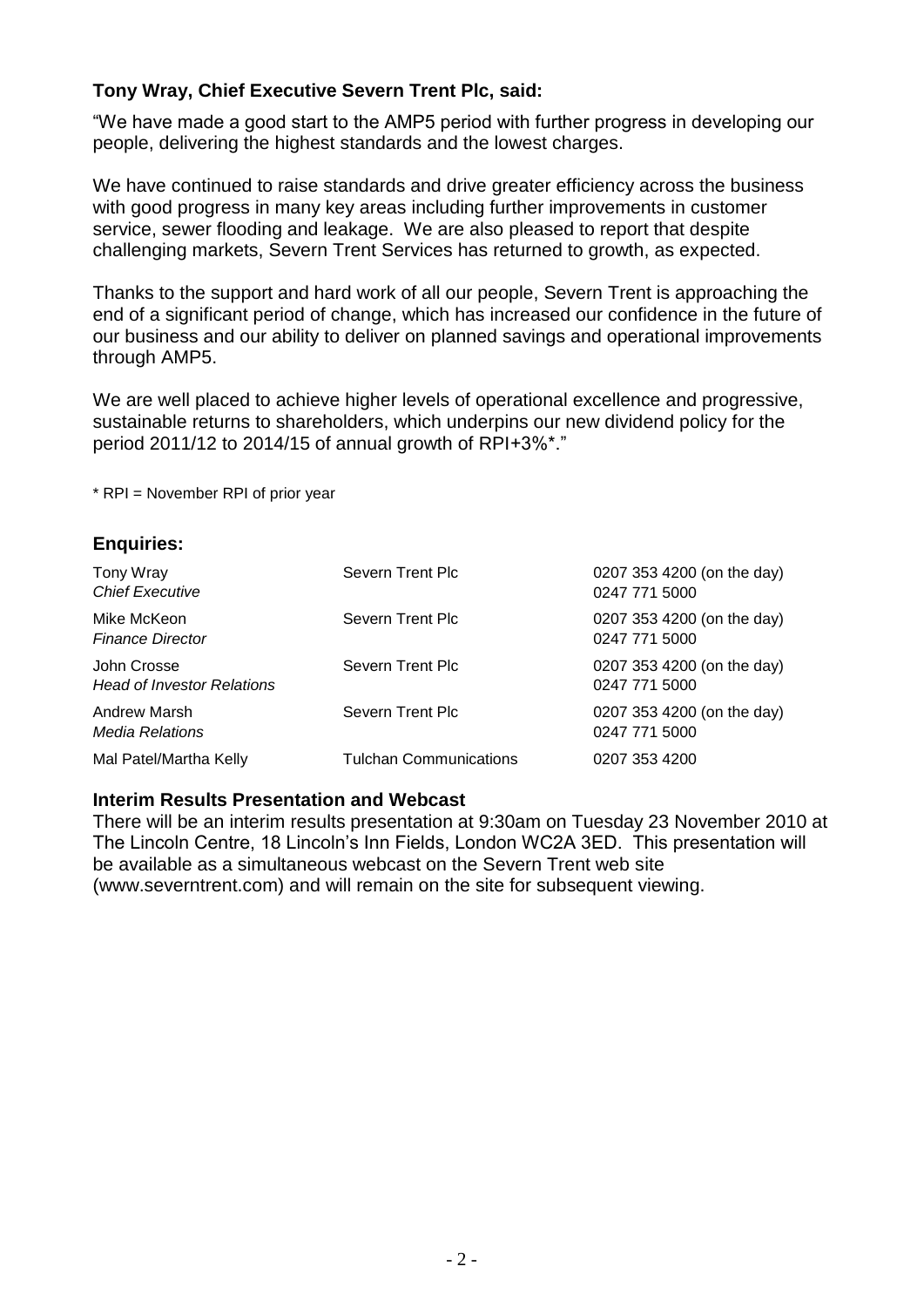# **Interim Management Report**

# **Operating Review**

# **Severn Trent Water**

We continue to execute on our plans to raise standards and drive greater efficiency across the business. We have continued to make good progress in many key areas since the end of March, with further improvements in customer service related KPIs, a result of investing in our people, increasing capability and focusing on process and technology improvements. Our performance for first time call resolution for billing and first time job resolution has improved, and we also made further progress on sewer flooding incidents and leakage, both areas that we know customers value.

In the Consumer Council for Water (CCW) annual report on Complaint Handling, Severn Trent was highlighted for our continued reduction in complaints, and for our rapid rate of improvement over the last few years. We have now climbed from being ninth out of ten to second based on the number of complaints received for every 10,000 customers.

We have also completed the restructuring of support functions, with a reduction of 275 roles on a base of 1,100, producing savings of around £10 million per annum, with £5 million expected to be realised in the current financial year.

We recently completed our annual update of the benchmarks we use to assess our relative performance. Compared to the position we reported for the end of March 2010, there is only one KPI where sector benchmarks have moved forward (employee motivation), resulting in our previously reported median performance being restated as lower quartile. That means we now have 3 KPIs in the lower quartile, 8 in median and 9 in the upper quartile. The company is nearing the end of a period of significant change, made possible by the support of our employees. However, that change also presented a challenge, as evidenced by our KPI performance, and we are committed to improving this metric in the future. As companies in our sector or elsewhere redefine what upper quartile means, so we expect our objectives to move with them and we will continue to update our benchmarks annually in September.

We have, against our expectations, seen positive trends in consumption leading to an increase of 1% in turnover period on period. This was due to higher household consumption, resulting from a dry summer, and robust commercial consumption due to a lower level of company insolvencies, which is now closer to the historic long term run rate having peaked in June 2009.

We have worked hard on our collections performance and the level of bad debt charge has fallen to 2.3% of turnover for the period, vs. 2.5% reported for the year 2009/10. Whilst we continue to actively manage this area, debt over one year old is increasingly harder to collect and the impact of any rises in unemployment due to public sector redundancies in our region remain to be seen. We continue to monitor the situation closely.

Operating expenditure continues to be in line with the Board's expectations for the year and below the level assumed in the final determination. Operating costs are expected to rise year on year, due to the impact of higher inflation, partially offset by efficiency savings already achieved and anticipated, such as our Safer, Better, Faster programme and phase 1 SAP implementation.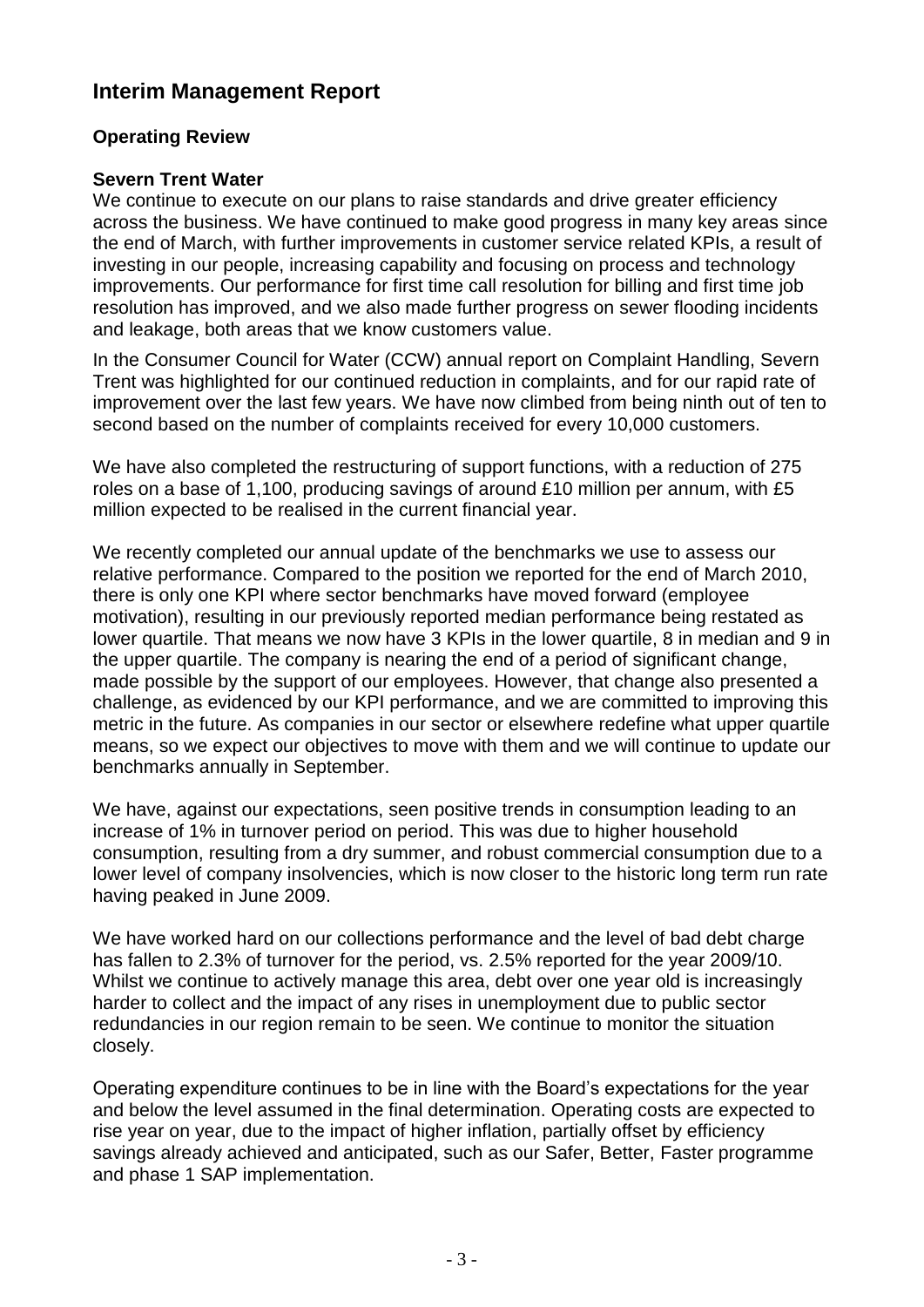Due to our "early start" approach with contractors, the capital programme has started well. However, to ensure delivery of planned efficiencies, spend in the first half has proceeded more slowly than anticipated. Therefore spend will be more weighted toward the second half of the year. For the full year we anticipate capex being in the range of £415 to £425 million. We also expect to deliver on our regulatory commitments for this year. Our expected capital programme for the AMP5 period remains at £2.2 billion in current outturn prices.

Our renewable energy programme continues apace and in August 2010 we commissioned the UK's first commercial scale energy crop plant within budget and almost 2 months ahead of programme. Anaerobic digestion of a 1,750 hectare maize and wheat crop will generate 15 GWh of renewable electricity per year – enough to power 4,500 homes. The plant supplies the adjacent Stoke Bardolph sewage works with electricity and exports any surplus to the grid. As a result, the sewage works is now completely self sufficient in electricity. Total capital investment has been £15 million, with an expected return in excess of £10 million. The plant also qualifies for support under the recently introduced renewables "feed in tariff" and market opportunities are being developed for the use of the bi-product digestate as a high quality biofertiliser.

### **Severn Trent Services**

Economic conditions remain challenging, but Severn Trent Services made good progress in the period. Water Purification converted a strong order book into growth in turnover and profit period on period. This was driven mainly by higher filtration sales, particularly in the US. Cost reduction efforts, through component sourcing to lower cost areas, continue to make gains and also helped drive PBIT growth. The order book remains strong and approximately 70% of orders in hand are scheduled to ship this fiscal year.

Operating services delivered continued organic growth in the period. In the US, both new projects and additional services added to existing contracts helped to drive growth. The level of contract renewals and new project opportunities continue to underpin our confidence in further growth.

In the UK and Europe, further Operating Services contract wins and a focus on cost control led to good PBIT growth. In Ireland our contract in Limerick has now commenced and Letterkenny contract negotiations are well advanced. We are continuing to pursue opportunities in Italy. We are also seeing increased demand in the MENA region.

Analytical services has been impacted by lower volumes and some operational disruption at its Bridgend facility but benefited from the new Yorkshire contract supported by our new Wakefield laboratory coming online.

# **Group Financial Performance**

In this Interim Results Announcement PBIT is profit before interest and tax; underlying PBIT is PBIT excluding exceptional items as set out in note 3.

Group turnover was £867.9 million (£852.1 million), an increase of 1.9% over the same period last year. Underlying group PBIT decreased by 3.5% to £277.0 million (£287.1 million). The primary factors affecting turnover and underlying PBIT are described in the commentary on Severn Trent Water and Severn Trent Services below.

There were net exceptional charges of £6.2 million (£11.5 million). Group PBIT decreased 1.7% to £270.8 million (£275.6 million).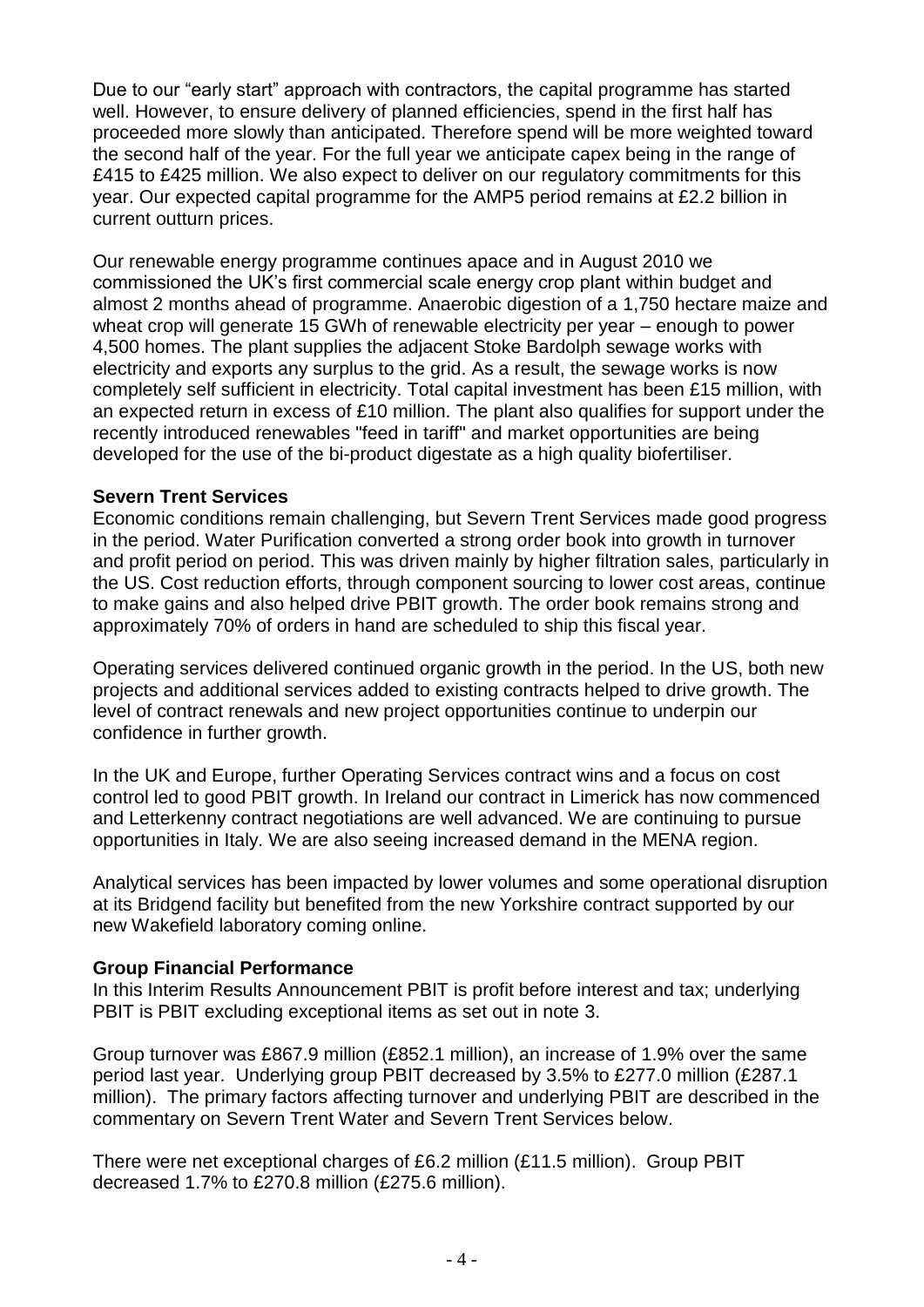## **Severn Trent Water**

Turnover in Severn Trent Water increased by 1.0% in 2010/11, to £702.3 million. Sales prices decreased by 0.7% (including inflation) from 1 April 2010. The previously noted decline in consumption across our measured income base halted in the second half of 2009/10 and higher consumption in the first half of 2010/11 increased turnover by £9.1 million on the same period last year.

Underlying PBIT was down by 2.4% on the same period last year, to £272.7 million. Beyond the increase in turnover, a number of factors impacted underlying PBIT. Wages and salaries were £5.8 million lower as a result of our efficiency programmes. There was an increase in depreciation of £15.8 million arising from the increased asset base and accelerated depreciation on a sludge dryer now written off. There was a reduction in infrastructure renewals expenditure of £8.9 million although we expect the full year charge to be broadly in line with the previous year. Labour and related overheads capitalised were £9.6 million lower than in the first half of 2009/10 reflecting the smaller capital programme in the current year. Other operating costs increased by £2.9 million.

During the period, Severn Trent Water invested £164.5 million (UK GAAP, gross) in fixed assets and maintaining and improving its infrastructure network. Included in this total was net infrastructure maintenance expenditure of £38.3 million, charged to the income statement under IFRS.

# **Severn Trent Services**

| Six months ended 30 September                                                                    | 2010<br>£m   | 2009<br>£m   | Increase/<br>(decrease)<br>% |
|--------------------------------------------------------------------------------------------------|--------------|--------------|------------------------------|
| <b>Turnover</b>                                                                                  |              |              |                              |
| Services as reported                                                                             | 172.0        | 165.5        | 3.9%                         |
| Like for like* businesses in constant currency                                                   | 168.6        | 163.9        | 2.9%                         |
| <b>Underlying PBIT</b><br>Services as reported<br>Like for like* businesses in constant currency | 13.0<br>12.9 | 12.2<br>12.1 | 6.6%<br>6.6%                 |

\*Excluding acquisitions and disposals in the periods

Reported turnover in Severn Trent Services at £172.0 million in the period was up 3.9% on the same period last year and reported underlying PBIT increased by 6.6% to £13 million.

After adjusting for the impact of exchange rate fluctuations and the effects of small acquisitions and disposals, turnover on a like for like constant currency basis was up 2.9% and underlying PBIT measured on the same basis was up 6.6%.

### **Corporate and Other**

Corporate and Other incurred a net charge before interest, tax and exceptional items of £6.6 million (net charge of £5.4 million). This segment includes the activities of the group's captive insurance company which insures Severn Trent group risks only and does not write any external business.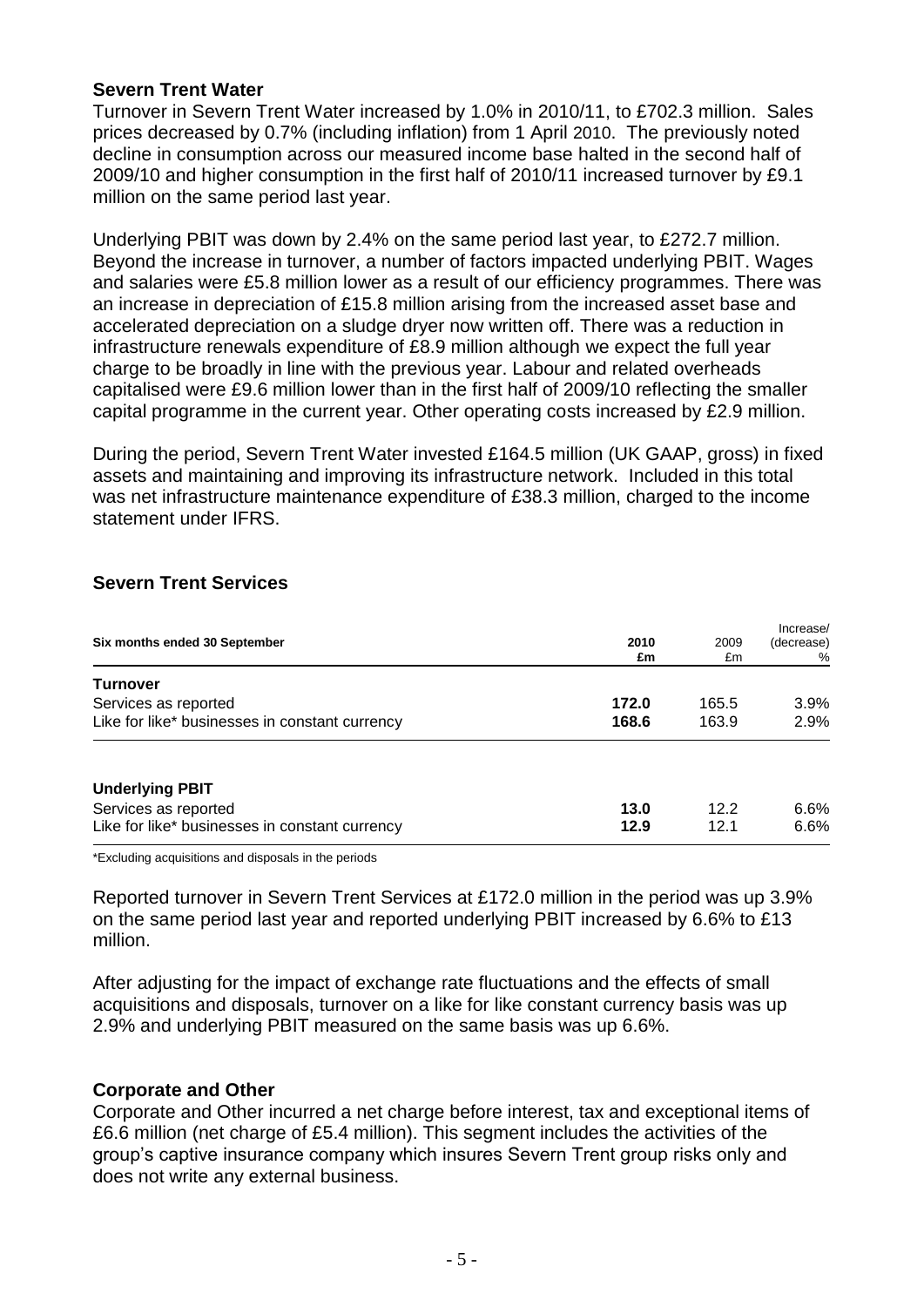# **Exceptional items**

There was a net exceptional operating charge in the six months to 30 September 2010 of £6.2 million (£11.5 million) which arose from Severn Trent Water's ongoing programme to restructure and realign the business.

In the prior year there was an exceptional loss of £1.5 million arising on the disposal of the group's meters business.

## **Net finance costs**

The group's net finance costs were £119.1 million, compared to £99.1 million in the prior period. Higher inflation has led to higher borrowing costs on index linked debt. Net finance costs on pension obligations decreased because the expected return on pension assets was higher as a result of a higher value of investments in the opening balance sheet in the current period than the prior year.

# **(Losses)/gains on financial instruments**

The group uses financial derivatives solely to hedge risks associated with its normal business activities including:

- Exchange rate exposure on borrowings denominated in foreign currencies;
- Interest rate exposures on floating rate borrowings; and
- Exposures to increases in electricity prices.

Accounting rules generally require that these derivatives are revalued at each balance sheet date and, unless the strict criteria for cash flow hedge accounting are met, the changes in value are taken to the income statement. If the risk that is being hedged does not impact the income statement in the same period then an accounting mismatch arises from the hedging activities and there is a net charge or credit to the income statement.

Over the lives of the derivatives, these mismatches are expected to net out. Furthermore, the changes in value that are recorded during the lives of the derivatives do not represent cash flows.

Therefore the group presents adjusted earnings figures that exclude these non-cash items. An analysis of the amounts charged to the income statement in the period is presented in note 4 to the financial statements.

# **Profit before tax**

Underlying group profit before tax decreased by 16.0% to £158.0 million (£188.0 million). Group profit before tax was £101.1 million (£208.2 million).

# **Taxation**

The total tax credit for the period was £3.4 million (charge of £58.2 million), of which current tax represented a charge of £44.0 million (£43.0 million) and deferred tax (see note 5) was a credit of £13.6 million (charge of £15.2 million) excluding an exceptional credit of £33.8 million arising from the reduction in corporation tax rate from 28% to 27% with effect from 1 April 2011.

The effective rate of current tax, excluding prior year charges and exceptional items, calculated on profit before tax, exceptional items and (losses)/gains on financial instruments was 27.8% (24.3%).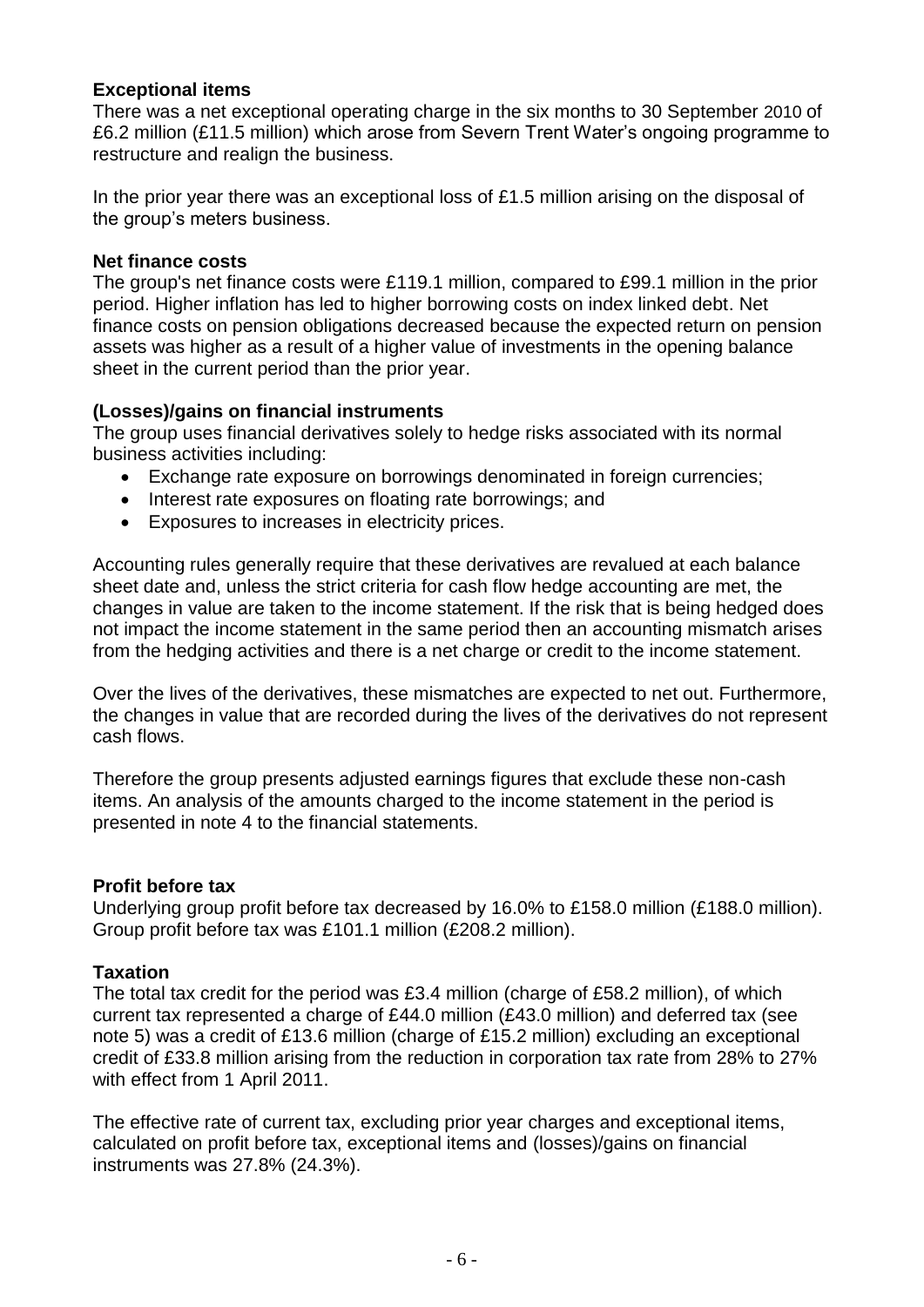Going forward, we expect the effective current tax rate for the full year 2010/11 to be in the range of 25% to 28%. The future changes to tax rates and capital allowances that have been announced by the UK government are expected to be broadly neutral in their impact on the group's effective current tax rate although our analysis is ongoing.

## **Profit for the period and earnings per share**

Profit for the period was £104.5 million (£150.0 million)

Basic earnings per share were 43.9 pence (63.4 pence). Adjusted basic earnings per share (before exceptional items, (losses)/gains on financial instruments and deferred tax) were 47.4 pence (60.8 pence), see note 7.

### **Cash flow**

| Six months ended 30 September        |              | 2010<br>£m | 2009<br>£m            |
|--------------------------------------|--------------|------------|-----------------------|
| Cash generated from operations       |              | 478.2      | 435.6                 |
| Net capital expenditure              |              | (198.5)    | (238.3)               |
| Net interest paid                    |              | (80.7)     | (81.5)                |
| Tax paid                             |              | (24.7)     | (14.5)                |
| Other cash flows                     |              | (1.3)      | (9.9)                 |
| Free cash flow                       |              | 173.0      | 91.4                  |
| <b>Dividends</b>                     |              | (107.8)    | (96.8)                |
| Issue of shares                      |              | 4.0        | 4.4                   |
| Purchase of own shares               |              | (2.0)      | (2.2)                 |
| Change in net debt from cash flows   |              | 67.2       | (3.2)                 |
| Non cash movements                   |              | (29.1)     | 12.3                  |
| Change in net debt                   |              | 38.1       | 9.1                   |
| Net debt as at 1 April               |              | (3,761.4)  | (3,559.9)             |
| Net debt as at 30 September          |              | (3,723.3)  | (3,550.8)             |
| Net debt comprises:                  |              |            |                       |
|                                      | 30 September |            | 31 March 30 September |
|                                      | 2010         | 2010       | 2009                  |
| Cash and cash equivalents            | 443.9        | 227.8      | 589.1                 |
| Borrowings - current liabilities     | (58.8)       | (260.9)    | (490.6)               |
| Borrowings - non-current liabilities | (4,268.8)    | (3,915.6)  | (3,875.9)             |
| Cross currency swaps hedging debt    | 160.4        | 187.3      | 226.6                 |
| Net debt                             | (3,723.3)    | (3,761.4)  | (3,550.8)             |

Cash generated from operations was £478.2 million (£435.6 million). Capital expenditure net of grants and proceeds of sales of fixed assets was £198.5 million (£238.3 million). Net interest paid decreased to £80.7 million (£81.5 million).

In July the group drew down a loan of £150 million from the EIB, which is repayable in 2020.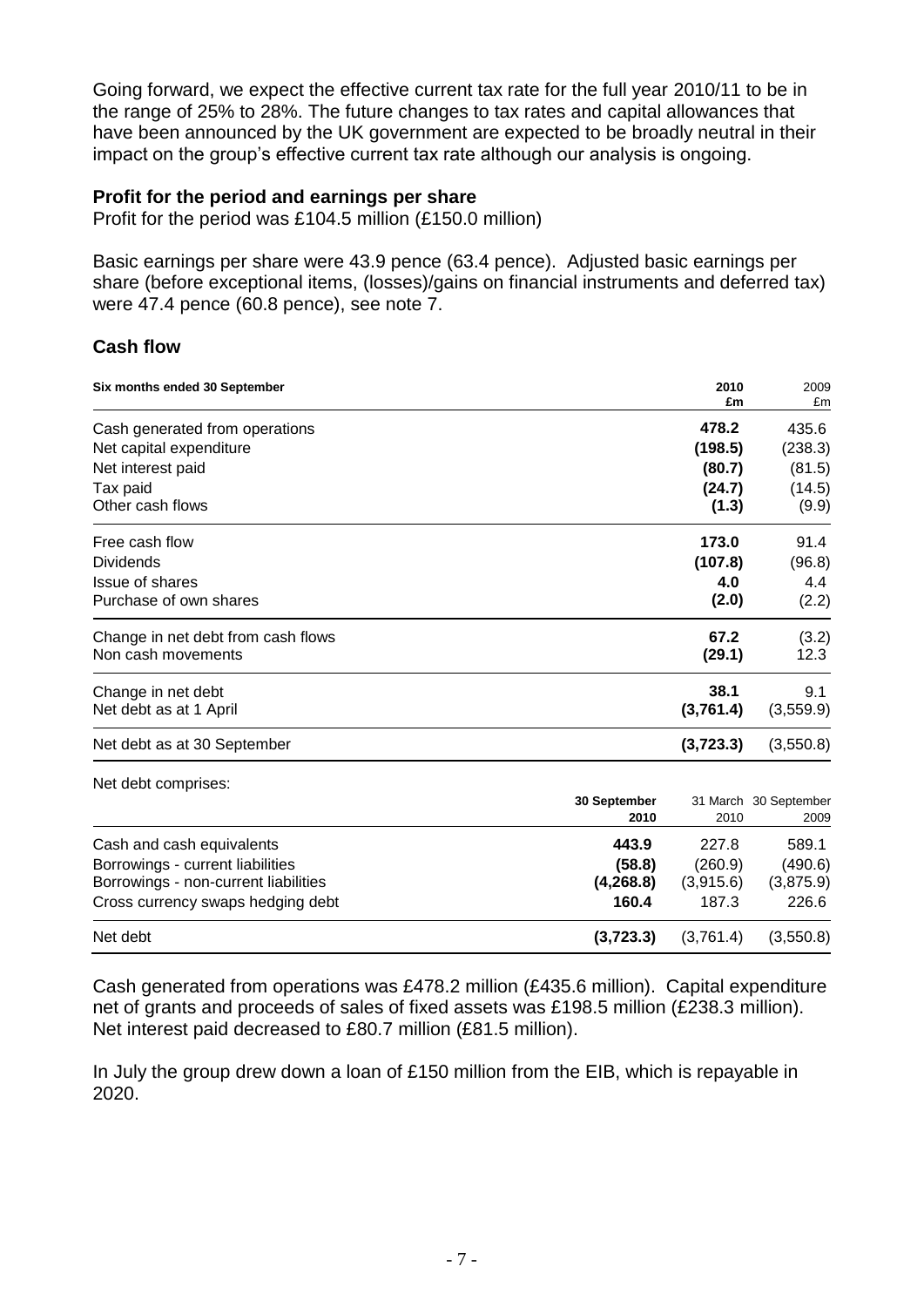Net debt at 30 September 2010 was £3,723.3 million (March 2010 £3,761.4 million). Balance sheet gearing (net debt/net debt plus equity) at the half year was 80.1% (31 March 2010 79.9%). Net debt, expressed as a percentage of forecast Regulatory Capital Value at 31 March 2011 was 56.3% (59.3%). The group's net interest charge, excluding (losses)/gains on financial instruments and net finance costs from pensions, was covered 3.6 times (4.5 times) by profit before interest, tax, depreciation and exceptional items, and 2.4 times (3.1 times) by underlying PBIT.

# **Pensions**

The group operates two defined benefit pension schemes, of which the Severn Trent Pension Scheme (STPS) is by far the largest. Formal triennial actuarial valuations and funding agreements were last undertaken for the STPS as at 31 March 2007. The key actuarial assumptions from this valuation have been updated for the accounts as at 30 September 2010 though overall contribution levels remain unchanged. The current triennial review is ongoing and is anticipated to be concluded before year end.

On an IAS 19 basis, the estimated net position (before deferred tax) of all of the group's defined benefit pension schemes was a deficit of £359.3 million as at 30 September 2010. This compares to a deficit of £354.9 million as at 31 March 2010. The movements in the net deficit were:

|                               | Defined benefit<br>obligations<br>£m | Fair value of<br>plan assets<br>£m | Net deficit<br>£m |
|-------------------------------|--------------------------------------|------------------------------------|-------------------|
| At 1 April 2010               | (1,747.9)                            | 1,393.0                            | (354.9)           |
| <b>Employer contributions</b> |                                      | 15.5                               | 15.5              |
| Employee contributions        | (3.2)                                | 3.2                                |                   |
| Benefits paid                 | 40.0                                 | (40.0)                             |                   |
| Current service cost          | (11.7)                               |                                    | (11.7)            |
| Net finance cost              | (48.8)                               | 45.9                               | (2.9)             |
| Actuarial gains and losses    | 2.2                                  | (7.5)                              | (5.3)             |
| At 30 September 2010          | (1,769.4)                            | 1,410.1                            | (359.3)           |

On an IAS 19 basis, the funding level has remained at around 80%.

# **Treasury management**

At 30 September 2010 the group had £443.9 million in cash and cash equivalents. The group also has an undrawn £500 million committed bank facility that matures in 2013. Average debt maturity is around 16 years. The group is funded for its investment and cash flow needs for the first two years of AMP 5.

The group has interest rate swaps in place to manage the interest rate risk arising from its anticipated borrowing requirements for the remainder of AMP5.

Cash is invested in deposits with highly rated (A+) banks and liquidity funds and the list of counterparties is regularly reviewed and reported to the Board.

The group's policy for the management of interest rate risk requires that no less than 45% of the group's borrowings should be at fixed interest rates, or hedged through the use of interest rate swaps or forward rate agreements. At 30 September 2010, interest rates for some 77%% of the group's net debt of £3723.3 million were so fixed. The effective interest rate for the period to September 2010 was 6.2%.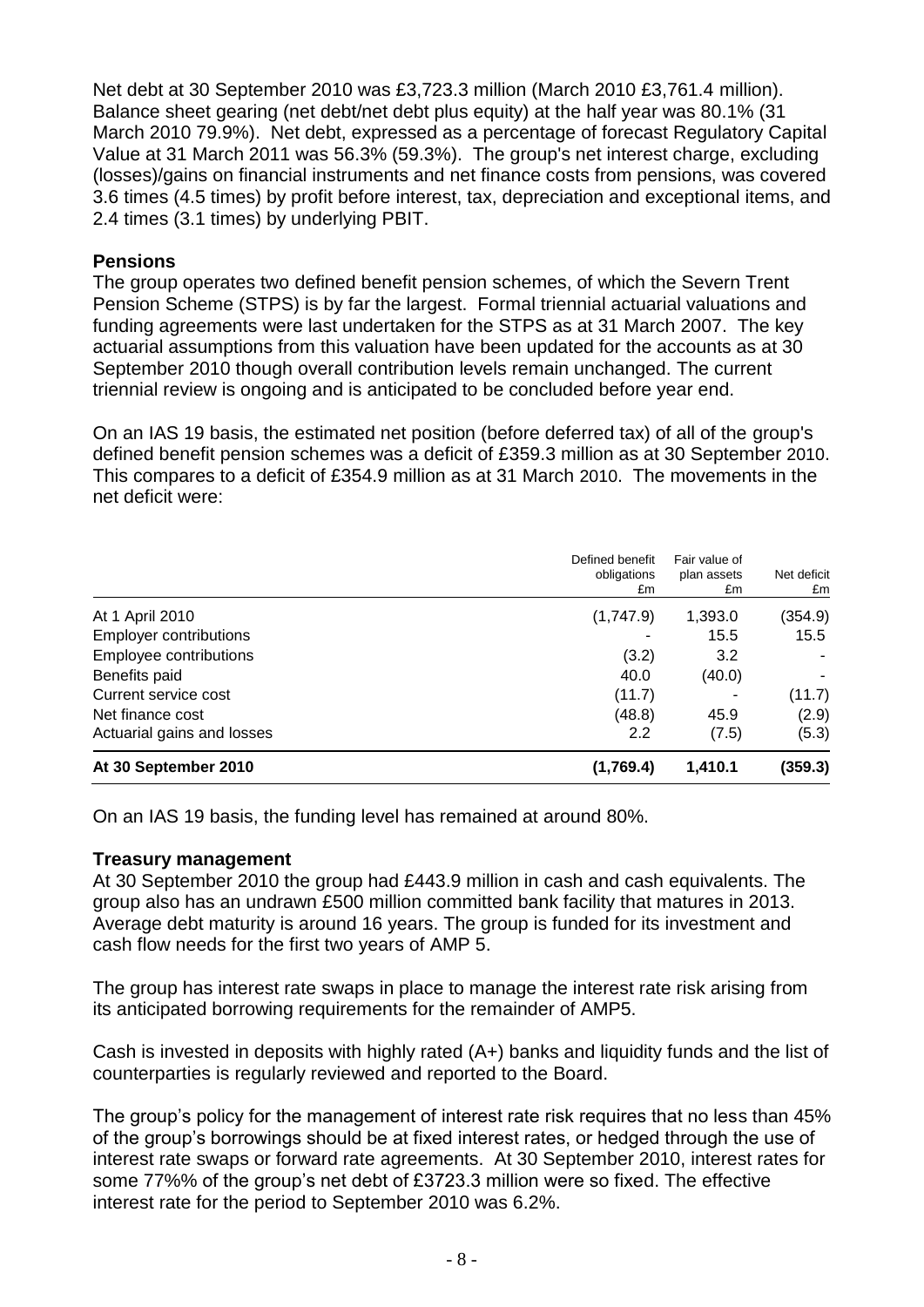The group manages its electricity costs through a combination of forward price contracts and financial derivatives. All of our power requirements for the first four years of AMP5 and some of the remaining year have been hedged in this way, at prices below those allowed in the final determination.

The group continues to target a flexible and sustainable balance sheet structure and believes that the planned investment programme for AMP5 and new dividend policy are commensurate with a strong investment grade credit rating.

# **Exchange rates**

The trading results of overseas subsidiaries are translated to sterling at the average rate of exchange ruling during the period and their net assets are translated at the closing rate on the balance sheet date. The impact of changing exchange rates on the subsidiaries trading results was immaterial.

# **Dividend & Dividend Policy (2011/12 to 2014/15)**

In January 2010 the Company announced that in response to Ofwat's proposals for the period 2010-2015 (the "Final Determination"), it had decided to rebase the dividend for the current financial year 2010/11 to 65.09 pence. Going forward the split between interim and final dividend will be 40%/60%. Therefore the Board has declared an interim ordinary dividend of 26.04p, which will be paid on 14th January 2011 to shareholders on the register at 3rd December 2010.

In order to give clarity, the Board has decided to set the new dividend policy to cover the remainder of the AMP5 period (2011/12 to 2014/15). The Board has also reviewed the progress of the efficiency projects currently ongoing across the group, such as the deployment of SAP, the move to Severn Trent Centre and associated real estate savings, and other process improvements. The Board is confident that, based on progress since January, the group is on target to deliver the planned savings and operational improvements.

In light of these factors, the Board has decided that the dividend policy for Severn Trent Plc for the remainder of the AMP5 period should be RPI +3%.

As the regulatory pricing model uses November RPI as the inflation metric by which to adjust pricing at Severn Trent Water for the following financial year (April – March), and in order to link the dividend more closely to business performance, November RPI will also be used as the metric used for setting the group dividend for the following financial year (April – March) i.e. November 2010 RPI will be used to set the dividend for the financial year 2011/12.

# **Principal risks and uncertainties**

With regard to the remaining six months of the year, the Board consider the principal risks and uncertainties affecting the business activities of the group to be those detailed below:

- Momentum is building behind reviews of industry regulation and structure, which may present both opportunities and risks in the future.
- In the challenging economic environment, we continue to monitor risks to the achievement of the growth plan for our unregulated businesses closely.
- As a regulated business, we are subject to numerous and changing obligations with which we must comply.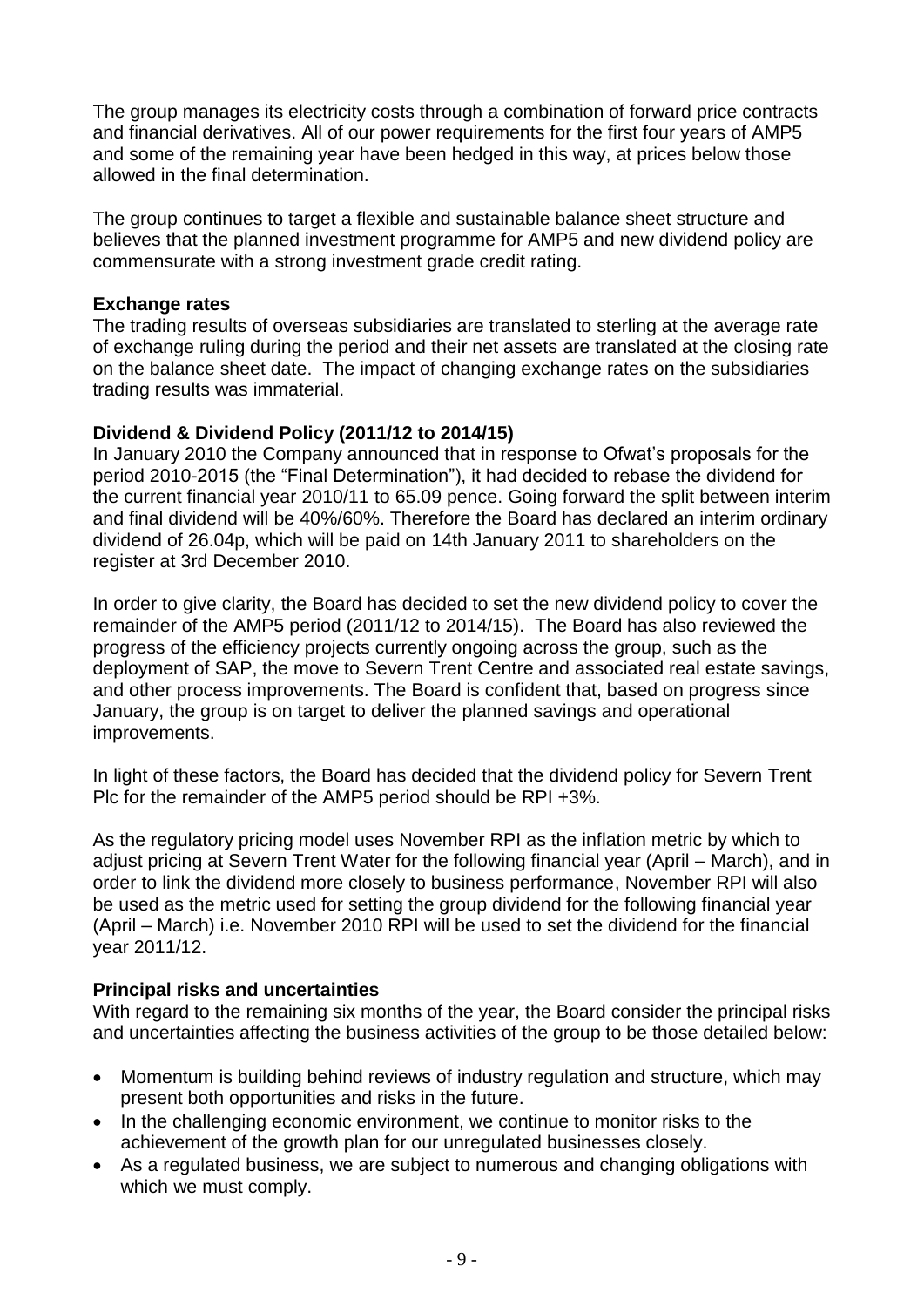- Whilst acceptance of the price determination from Ofwat leads to greater certainty over what we need to achieve for the coming AMP period, nevertheless we must still manage effectively the risks associated with our ability to meet the challenging targets set effectively.
- Risks relating to the ongoing implementation of our coordinated change programme and achieving the significant and sustainable forecasted benefits.
- Due to the nature of our business we continue to face risks arising during our normal course of business, including risk of failure of our assets, processes, or systems which could otherwise impact on the health, safety and security of our people or customers, or on our financial position and our reputation.
- Our ability to influence customer behaviour or to operate in an environmentally responsible way could affect our financial position and our reputation.

# **Outlook**

# **2010/11**

In Severn Trent Water, we are continuing to execute on our programmes to raise standards and drive efficiency improvements. Consumption in the second half of the year is expected to be consistent with the level in the second half of the previous year. Operating expenditure continues to be in line with the Board's expectations, and is expected to rise year on year, due to the impact of higher inflation, partially offset by efficiency savings already achieved.

It is expected that net capital expenditure (UK GAAP after deducting grants and contributions) will now be in the £415 to £425 million range. In the first half the capital programme has proceeded more slowly to ensure delivery of planned efficiencies. Therefore spend will be more weighted towards the second half. The level of net infrastructure renewals expenditure included in this figure is anticipated to be around £100 million.

We expect to incur exceptional charges of around £20m for the full year, mainly related to ongoing efficiency improvements and accelerated deprecation of assets.

We expect bad debt to be around 2.3% of turnover for the full year, assuming no significant deterioration in the UK economy.

In Severn Trent Services, we expect continued growth in the second half of the year. Water Purification has maintained a strong order book, and Operating Services will continue to focus on cost control and delivery. The market for Analytical Services remains challenging.

It is expected the group interest charge for 2010/11 will rise by around £20 million vs. the prior year, before adjustments related to pension accounting, mainly due to higher inflation.

The expected effective current tax rate for 2010/11 is expected to be 25% to 28%.

# **AMP5**

Severn Trent Water remains confident it can meet or exceed the objectives set out in the final determination for the period 2010/11 to 2014/15.

The business is continuing to drive performance improvements. In its Final Business Plan in April 2009, Severn Trent Water included 1.7% planned efficiency on opex and 7% on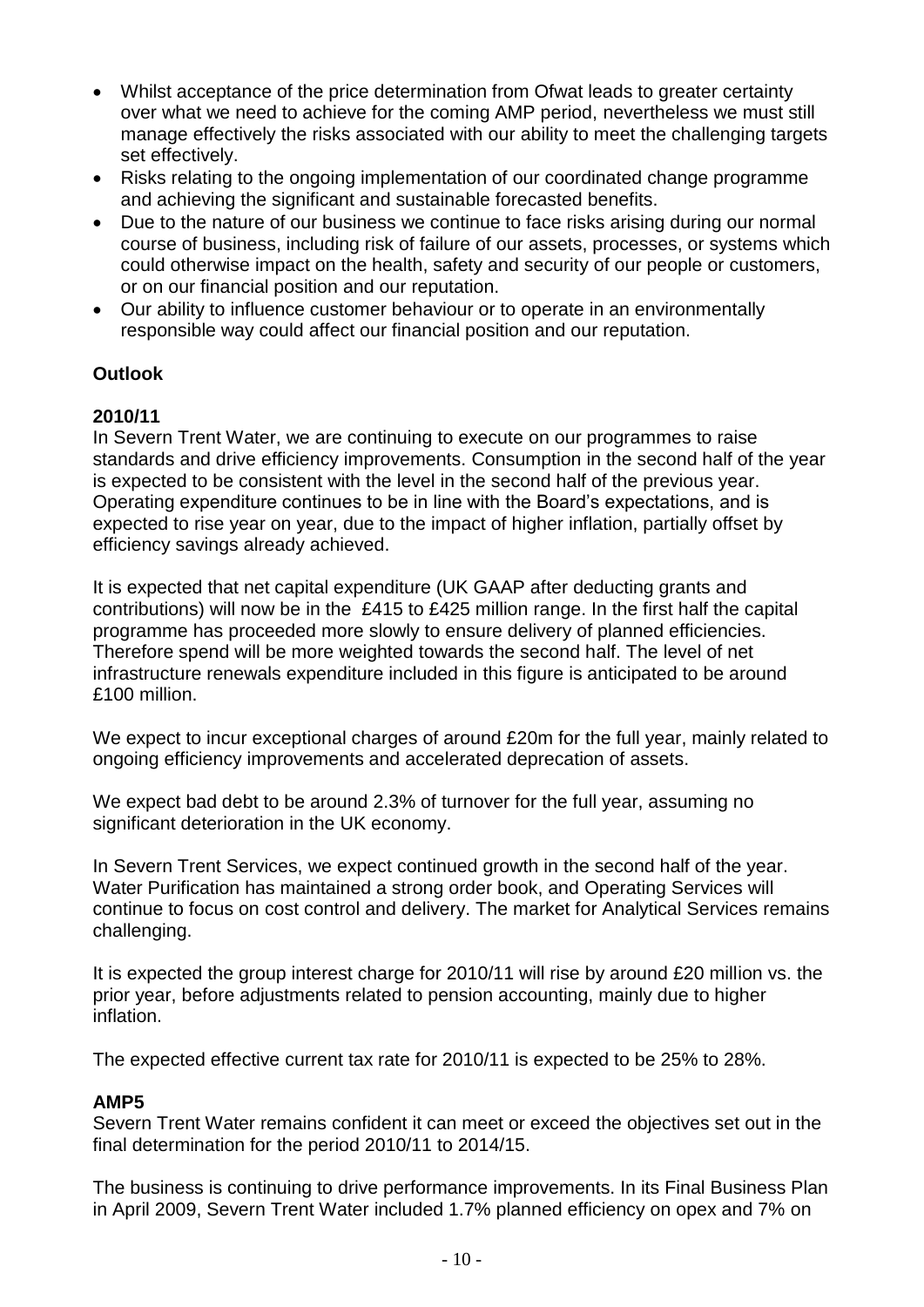capex. The business now believes it can deliver efficiencies of around 2% on opex and around 10% on capex.

Wholesale power prices have also been hedged for the first 4 years of AMP5, resulting in a saving in excess of £25 million against the prices allowed in the final determination. A portion of the remaining year has also now been hedged. Our renewables programme also continues to grow.

The group has fixed a significant portion of existing and anticipated debt for AMP5 below the rates allowed in the final determination. This equates to a saving of around £20 million per annum or over £100 million over AMP5. The group's funding requirement over AMP5 is approximately £1billion, including £850 million re-financing of existing debt.

### **Further information**

For further information, including the group's interim results presentation, see the Severn Trent website [\(www.severntrent.com\)](http://www.severntrent.com/).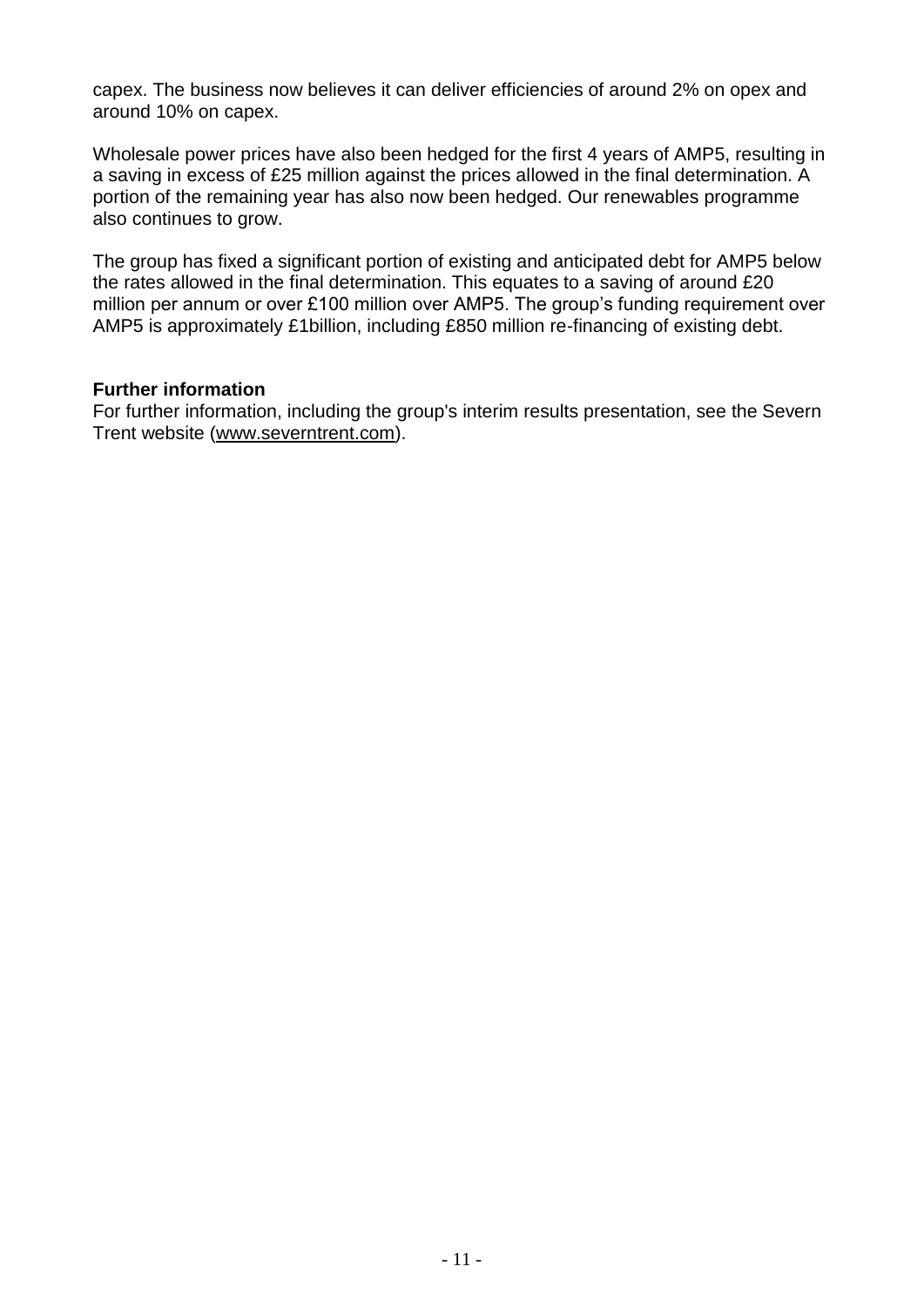### **Condensed consolidated income statement Six months ended 30 September 2010**

|                                                                                  |                | 2010    | 2009    |
|----------------------------------------------------------------------------------|----------------|---------|---------|
|                                                                                  | <b>Notes</b>   | £m      | £m      |
| <b>Turnover</b>                                                                  | $\overline{2}$ | 867.9   | 852.1   |
| Operating costs before exceptional items                                         |                | (590.9) | (565.0) |
| Exceptional restructuring costs                                                  | 3              | (6.2)   | (10.0)  |
|                                                                                  |                |         |         |
| <b>Total operating costs</b>                                                     |                | (597.1) | (575.0) |
| Exceptional loss on disposal of business                                         |                |         | (1.5)   |
| Profit before interest, tax and exceptional items                                | 2              | 277.0   | 287.1   |
| <b>Exceptional items</b>                                                         | 3              | (6.2)   | (11.5)  |
| Profit before interest and tax                                                   | $\overline{2}$ | 270.8   | 275.6   |
| Finance income                                                                   |                | 47.9    | 40.4    |
| Finance costs                                                                    |                | (167.0) | (139.5) |
| Net finance costs                                                                |                | (119.1) | (99.1)  |
| (Losses)/gains on financial instruments                                          |                | (50.7)  | 31.7    |
| Share of results of associates and joint ventures                                |                | 0.1     |         |
| Profit before tax, (losses)/gains on financial instruments and exceptional items |                | 158.0   | 188.0   |
| <b>Exceptional Items</b>                                                         |                | (6.2)   | (11.5)  |
| (Losses)/gains on financial instruments                                          | 4              | (50.7)  | 31.7    |
| Profit on ordinary activities before taxation                                    |                | 101.1   | 208.2   |
| Taxation on profit on ordinary activities                                        |                |         |         |
| <b>Current tax</b>                                                               | 5              | (44.0)  | (43.0)  |
| Deferred tax                                                                     | 5              | 13.6    | (15.2)  |
| Exceptional deferred tax                                                         | 5              | 33.8    |         |
| <b>Total taxation</b>                                                            |                | 3.4     | (58.2)  |
| Profit for the period                                                            |                | 104.5   | 150.0   |
| Attributable to:                                                                 |                |         |         |
| Equity holders of the company                                                    |                | 103.8   | 149.7   |
| Equity non-controlling interests                                                 |                | 0.7     | 0.3     |
|                                                                                  |                | 104.5   | 150.0   |
| Earnings per share (pence)                                                       |                |         |         |
| Basic                                                                            | 7              | 43.9    | 63.4    |
| Diluted                                                                          | $\overline{7}$ | 43.8    | 63.4    |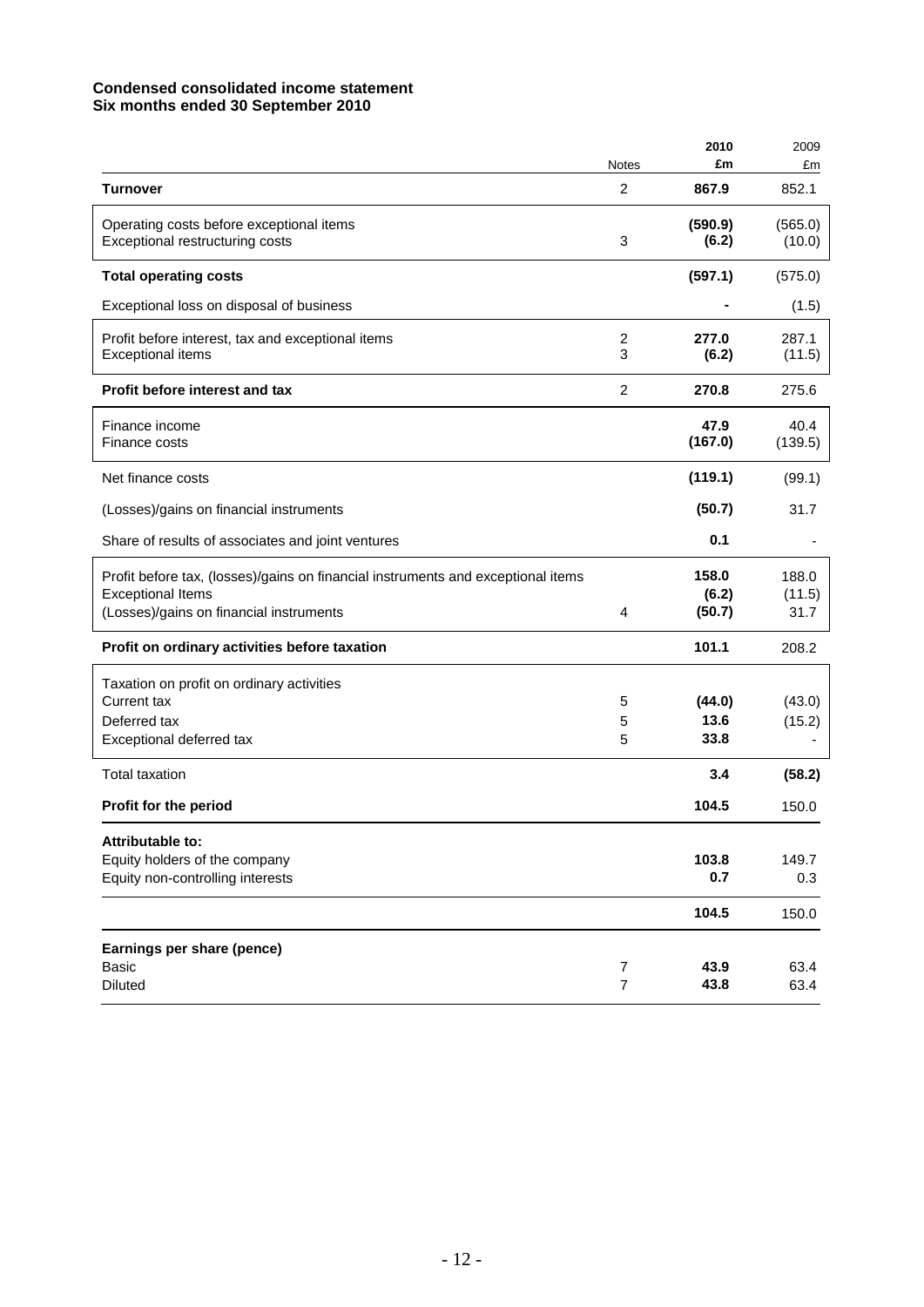#### **Condensed consolidated statement of comprehensive income Six months ended 30 September 2010**

|                                                                               | 2010<br>£m | 2009<br>£m |
|-------------------------------------------------------------------------------|------------|------------|
| Profit for the period                                                         | 104.5      | 150.0      |
| (Losses)/gains on cash flow hedges taken to equity                            | (23.2)     | 1.0        |
| Deferred tax on losses/gains on cash flow hedges taken to equity              | 6.3        | (0.3)      |
| Amounts on cash flow hedges transferred to the income statement in the period | 2.6        | 3.6        |
| Deferred tax on transfers to income statement                                 | (0.6)      | (1.0)      |
| Exchange movement on translation of overseas results and net assets           | (5.3)      | (13.9)     |
| Tax on exchange differences                                                   | (1.2)      |            |
| Actuarial losses on defined benefit pension schemes                           | (5.3)      | (82.5)     |
| Tax on actuarial losses                                                       | 1.5        | 23.1       |
| Deferred tax arising on change of rate                                        | 0.4        |            |
| Other comprehensive income for the period                                     | (24.8)     | (70.0)     |
| Total comprehensive income for the period                                     | 79.7       | 80.0       |
| Attributable to:                                                              |            |            |
| Equity shareholders of the company                                            | 79.2       | 80.1       |
| Equity non-controlling interests                                              | 0.5        | (0.1)      |
|                                                                               | 79.7       | 80.0       |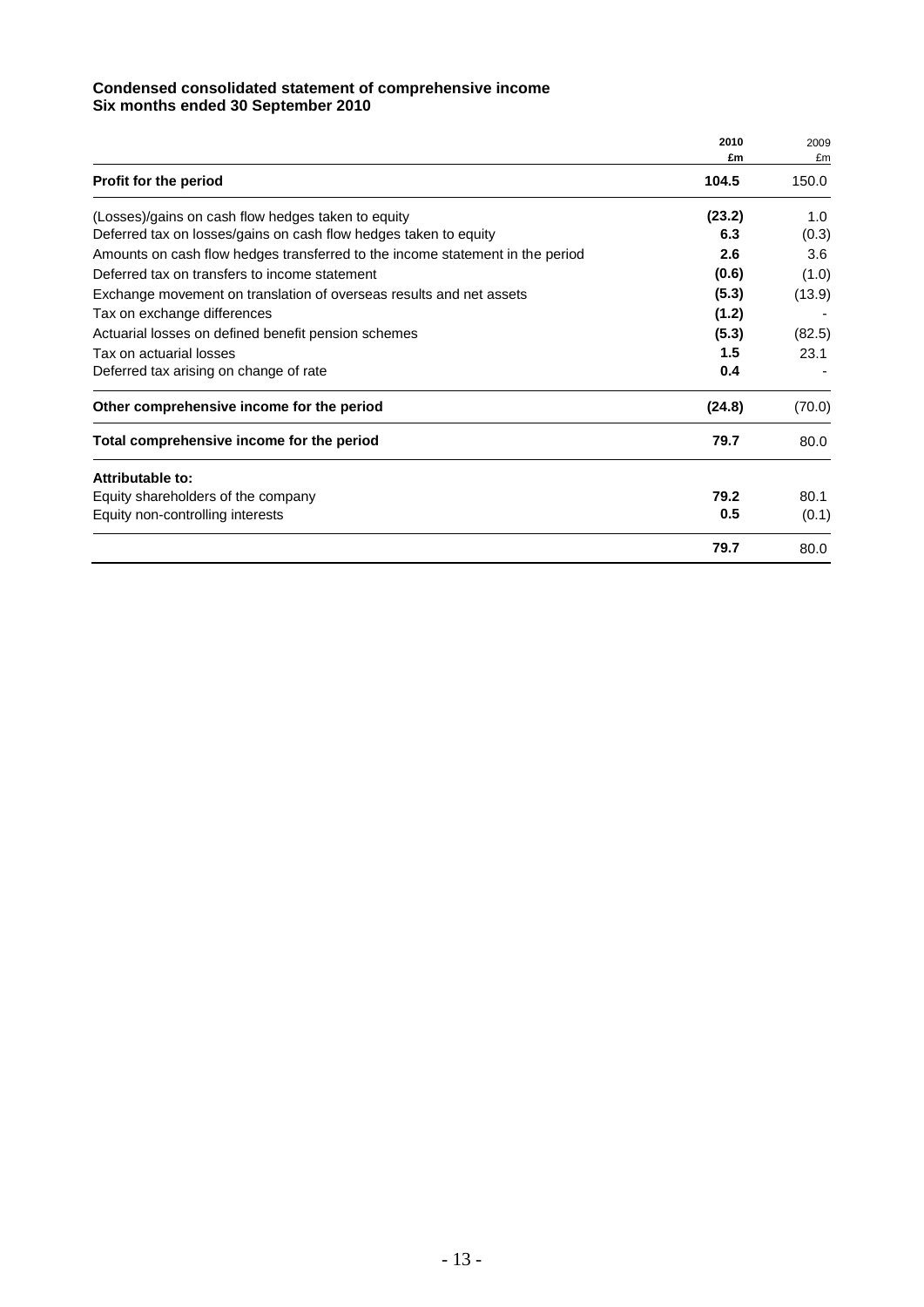### **Condensed consolidated statement of changes in equity Six months ended 30 September 2010**

|                                                                                    |                     | attributable to<br>equity<br>holders of |                              |                |                                           | Equity                            |                |  |  |
|------------------------------------------------------------------------------------|---------------------|-----------------------------------------|------------------------------|----------------|-------------------------------------------|-----------------------------------|----------------|--|--|
|                                                                                    | Share capital<br>£m | Share<br>premium<br>£m                  | Other<br>reserves<br>£m      | earnings<br>£m | <b>Retained Severn Trent</b><br>plc<br>£m | controlling<br>interests<br>£m    | Total<br>£m    |  |  |
| At 1 April 2009                                                                    | 231.0               | 71.9                                    | 468.7                        | 174.5          | 946.1                                     | 6.0                               | 952.1          |  |  |
| Profit for the period<br>Gains on cash flow hedges taken to equity                 |                     |                                         | 1.0                          | 149.7          | 149.7<br>1.0                              | 0.3                               | 150.0<br>1.0   |  |  |
| Deferred tax on gains on cash flow hedges<br>taken to equity                       |                     |                                         | (0.3)                        | -              | (0.3)                                     |                                   | (0.3)          |  |  |
| Amounts on cash flow hedges transferred to<br>the income statement                 |                     |                                         | 3.6                          |                | 3.6                                       |                                   | 3.6            |  |  |
| Deferred tax on transfers to the income<br>statement                               |                     |                                         | (1.0)                        |                | (1.0)                                     |                                   | (1.0)          |  |  |
| Exchange movement on translation of<br>overseas results and net assets             |                     |                                         | (13.5)                       |                | (13.5)                                    | (0.4)                             | (13.9)         |  |  |
| Actuarial losses on defined benefit pensions<br>schemes<br>Tax on actuarial losses |                     |                                         |                              | (82.5)<br>23.1 | (82.5)<br>23.1                            |                                   | (82.5)<br>23.1 |  |  |
| Total comprehensive income for the period<br>Shares issued                         | 0.6                 | 3.8                                     | (10.2)                       | 90.3           | 80.1<br>4.4                               | (0.1)                             | 80.0<br>4.4    |  |  |
| Share based payments                                                               |                     |                                         |                              | 0.7            | 0.7                                       |                                   | 0.7            |  |  |
| Tax on share based payments                                                        |                     |                                         |                              | (0.1)          | (0.1)                                     |                                   | (0.1)          |  |  |
| Dividends paid                                                                     |                     |                                         |                              | (96.8)         | (96.8)                                    | (1.3)                             | (98.1)         |  |  |
| At 30 September 2009                                                               | 231.6               | 75.7                                    | 458.5                        | 168.6          | 934.4                                     | 4.6                               | 939.0          |  |  |
| At 1 April 2010                                                                    | 231.6               | 75.9                                    | 455.6                        | 177.6          | 940.7                                     | 6.3                               | 947.0          |  |  |
| Profit for the period                                                              |                     |                                         |                              | 103.8          | 103.8                                     | 0.7                               | 104.5          |  |  |
| Deferred tax arising on change of rate                                             |                     |                                         |                              | 0.4            | 0.4                                       | $\overline{\phantom{a}}$          | 0.4            |  |  |
| Losses on cash flow hedges taken to equity                                         |                     |                                         | (23.2)                       |                | (23.2)                                    | $\qquad \qquad \blacksquare$      | (23.2)         |  |  |
| Deferred tax on losses on cash flow hedges<br>taken to equity                      |                     |                                         | 6.3                          |                | 6.3                                       |                                   | 6.3            |  |  |
| Amounts on cash flow hedges transferred to<br>the income statement                 |                     |                                         | 2.6                          |                | 2.6                                       |                                   | 2.6            |  |  |
| Deferred tax on transfers to the income<br>statement                               |                     |                                         | (0.6)                        |                | (0.6)                                     |                                   | (0.6)          |  |  |
| Exchange movement on translation of<br>overseas results and net assets             |                     |                                         | (5.1)                        |                | (5.1)                                     | (0.2)                             | (5.3)          |  |  |
| Tax on exchange differences                                                        |                     |                                         | (1.2)                        |                | (1.2)                                     |                                   | (1.2)          |  |  |
| Actuarial losses on defined benefit pensions                                       |                     |                                         |                              |                |                                           |                                   |                |  |  |
| schemes<br>Tax on actuarial losses                                                 |                     |                                         |                              | (5.3)<br>1.5   | (5.3)<br>1.5                              |                                   | (5.3)<br>1.5   |  |  |
| Total comprehensive income for the period                                          |                     |                                         | (21.2)                       | 100.4          | 79.2                                      | 0.5                               | 79.7           |  |  |
| Shares issued                                                                      | 0.5                 | 3.5                                     |                              |                | 4.0                                       | $\overline{\phantom{a}}$          | 4.0            |  |  |
| Share based payments                                                               |                     |                                         | $\qquad \qquad \blacksquare$ | 0.2            | 0.2                                       | $\qquad \qquad \blacksquare$      | 0.2            |  |  |
| Tax on share based payments<br>Dividends paid                                      |                     |                                         | $\overline{\phantom{a}}$     | 0.8<br>(107.8) | 0.8<br>(107.8)                            | $\overline{\phantom{a}}$<br>(1.3) | 0.8<br>(109.1) |  |  |
| At 30 September 2010                                                               | 232.1               | 79.4                                    | 434.4                        | 171.2          | 917.1                                     | 5.5                               | 922.6          |  |  |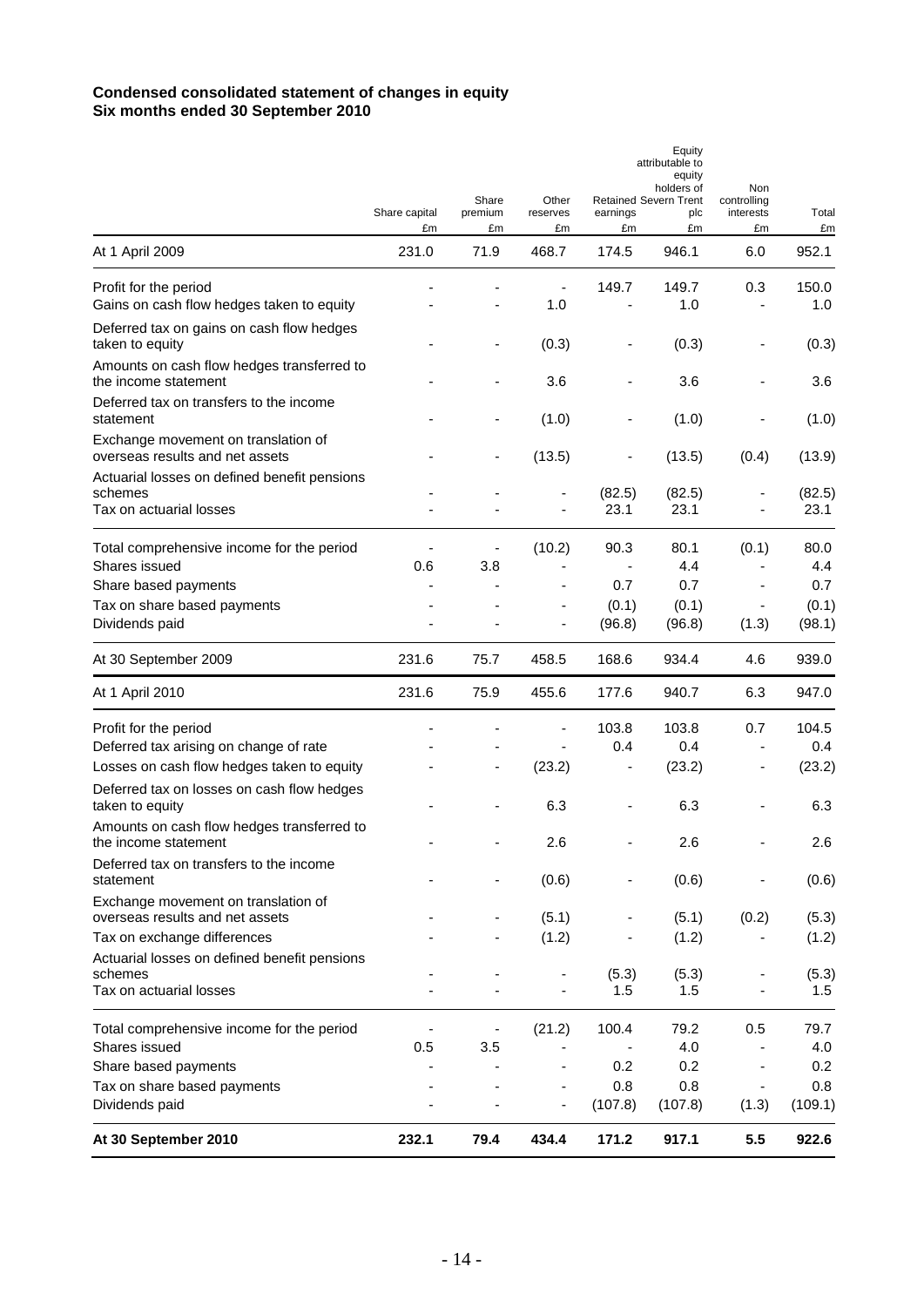### **Condensed consolidated balance sheet At 30 September 2010**

|                                                                        |              | 30 September     | 31 March          |
|------------------------------------------------------------------------|--------------|------------------|-------------------|
|                                                                        | <b>Notes</b> | 2010             | 2010              |
|                                                                        |              |                  | (Restated         |
|                                                                        |              | £m               | see note 1)<br>£m |
| <b>Non-current assets</b>                                              |              |                  |                   |
| Goodwill                                                               |              | 68.7             | 70.6              |
| Other intangible assets                                                |              | 139.7            | 138.5             |
| Property, plant and equipment                                          |              | 6,281.0          | 6,302.0           |
| Interests in joint ventures                                            |              | 0.3              | 0.3               |
| Interests in associates                                                |              | 4.5              | 4.6               |
|                                                                        |              |                  |                   |
| Derivative financial instruments                                       |              | 186.7            | 203.8             |
| Available for sale financial assets                                    |              | 0.1              | 0.1               |
|                                                                        |              | 6,681.0          | 6,719.9           |
| <b>Current assets</b>                                                  |              |                  |                   |
| Inventory                                                              |              | 26.0             | 26.5              |
| Trade and other receivables                                            |              | 470.3            | 472.8             |
| Derivative financial instruments                                       |              | 6.2              | 2.9               |
| Cash and cash equivalents                                              |              | 443.9            | 227.8             |
|                                                                        |              | 946.4            | 730.0             |
| <b>Total assets</b>                                                    |              | 7,627.4          | 7,449.9           |
| <b>Current liabilities</b>                                             |              |                  |                   |
| Borrowings                                                             | 8            | (58.8)           | (260.9)           |
| Derivative financial instruments                                       |              | (0.6)            | (4.4)             |
| Trade and other payables                                               |              | (465.8)          | (464.4)           |
| Current income tax liabilities                                         |              |                  |                   |
| Provisions for liabilities and charges                                 |              | (87.0)<br>(15.5) | (67.2)<br>(25.5)  |
|                                                                        |              | (627.7)          | (822.4)           |
| <b>Non-current liabilities</b>                                         |              |                  |                   |
| <b>Borrowings</b>                                                      | 8            | (4, 268.8)       | (3,915.6)         |
| Derivative financial instruments                                       |              | (227.1)          | (140.3)           |
| Trade and other payables                                               |              | (291.7)          | (284.9)           |
| Deferred tax                                                           |              | (901.4)          | (956.4)           |
| Retirement benefit obligations                                         | 9            | (359.3)          | (354.9)           |
| Provisions for liabilities and charges                                 |              | (28.8)           | (28.4)            |
|                                                                        |              | (6,077.1)        | (5,680.5)         |
| <b>Total liabilities</b>                                               |              | (6,704.8)        | (6, 502.9)        |
| <b>Net assets</b>                                                      |              | 922.6            | 947.0             |
| Capital and reserves attributable to the company's equity shareholders |              |                  |                   |
| Called up share capital                                                | 10           | 232.1            | 231.6             |
| Share premium account                                                  |              | 79.4             | 75.9              |
| Other reserves                                                         |              | 434.4            | 455.6             |
| Retained earnings                                                      |              | 171.2            | 177.6             |
| Equity attributable to the company's equity shareholders               |              | 917.1            | 940.7             |
| Non-controlling interest                                               |              | 5.5              | 6.3               |
| Total equity                                                           |              | 922.6            | 947.0             |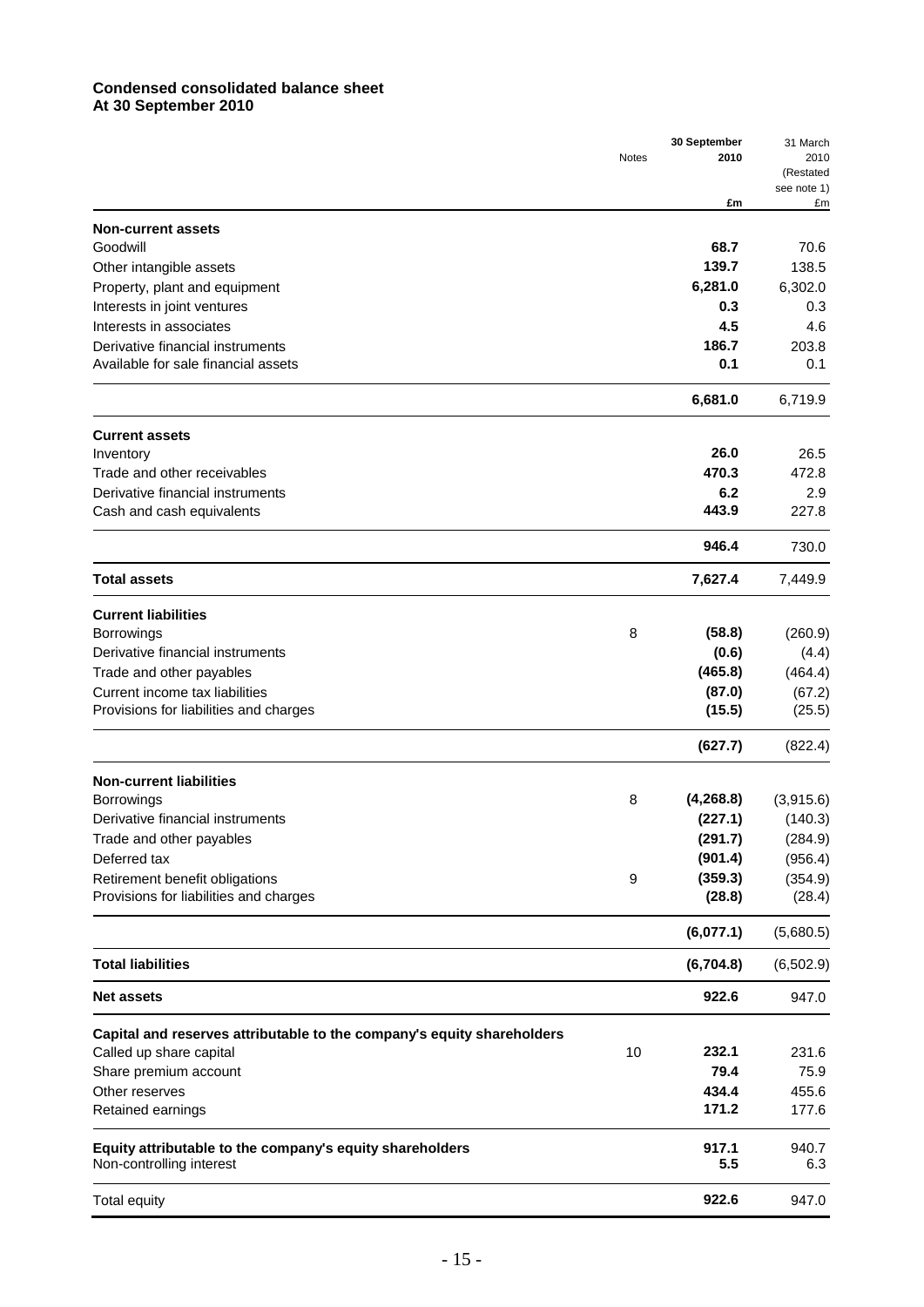### **Condensed consolidated cash flow statement Six months ended 30 September 2010**

| Six months ended 30 September                         | Note | 2010<br>£m      | 2009<br>£m      |
|-------------------------------------------------------|------|-----------------|-----------------|
| Cash generated from operations<br>Tax paid            | 11   | 478.2<br>(24.7) | 435.6<br>(14.5) |
| Net cash generated from operating activities          |      | 453.5           | 421.1           |
| <b>Investing activities</b>                           |      |                 |                 |
| Interest received                                     |      | 2.0             | 4.9             |
| Dividends received from associates and joint ventures |      |                 | 0.1             |
| Net cash inflow from sale of investments              |      |                 | 3.8             |
| Acquisition of subsidiaries                           |      |                 | (12.5)          |
| Proceeds on disposal of property, plant and equipment |      | 2.6             | 2.0             |
| Purchases of intangible assets                        |      | (13.6)          | (24.1)          |
| Purchases of property, plant and equipment            |      | (196.0)         | (226.1)         |
| Contributions and grants received                     |      | 8.5             | 9.9             |
| Net cash used in investing activities                 |      | (196.5)         | (242.0)         |
| <b>Financing activities</b>                           |      |                 |                 |
| Interest paid                                         |      | (78.8)          | (80.2)          |
| Interest element of finance lease payments            |      | (3.9)           | (6.2)           |
| Dividends paid to shareholders of the parent          |      | (107.8)         | (96.8)          |
| Dividends paid to minority interests                  |      | (1.3)           | (1.3)           |
| Repayments of borrowings                              |      | (28.8)          | (44.4)          |
| Repayments of obligations under finance leases        |      | (13.2)          | (9.3)           |
| Closed out swap                                       |      | 20.5            |                 |
| New loans raised                                      |      | 171.0           |                 |
| <b>Issues of shares</b>                               |      | 4.0             | 4.4             |
| Purchase of own shares                                |      | (2.0)           | (2.2)           |
| Net cash used in financing activities                 |      | (40.3)          | (236.0)         |
| Increase/(decrease) in cash and cash equivalents      |      | 216.7           | (56.9)          |
| Net cash and cash equivalents at beginning of period  |      | 227.8           | 648.1           |
| Effect of foreign exchange rates                      |      | (0.7)           | (2.1)           |
| Net cash and cash equivalents at end of period        |      | 443.8           | 589.1           |
| Net cash and cash equivalents comprise:               |      |                 |                 |
| Total cash and cash equivalents                       |      | 443.9           | 589.1           |
| <b>Bank overdrafts</b>                                |      | (0.1)           |                 |
| Net cash and cash equivalents at end of period        |      | 443.8           | 589.1           |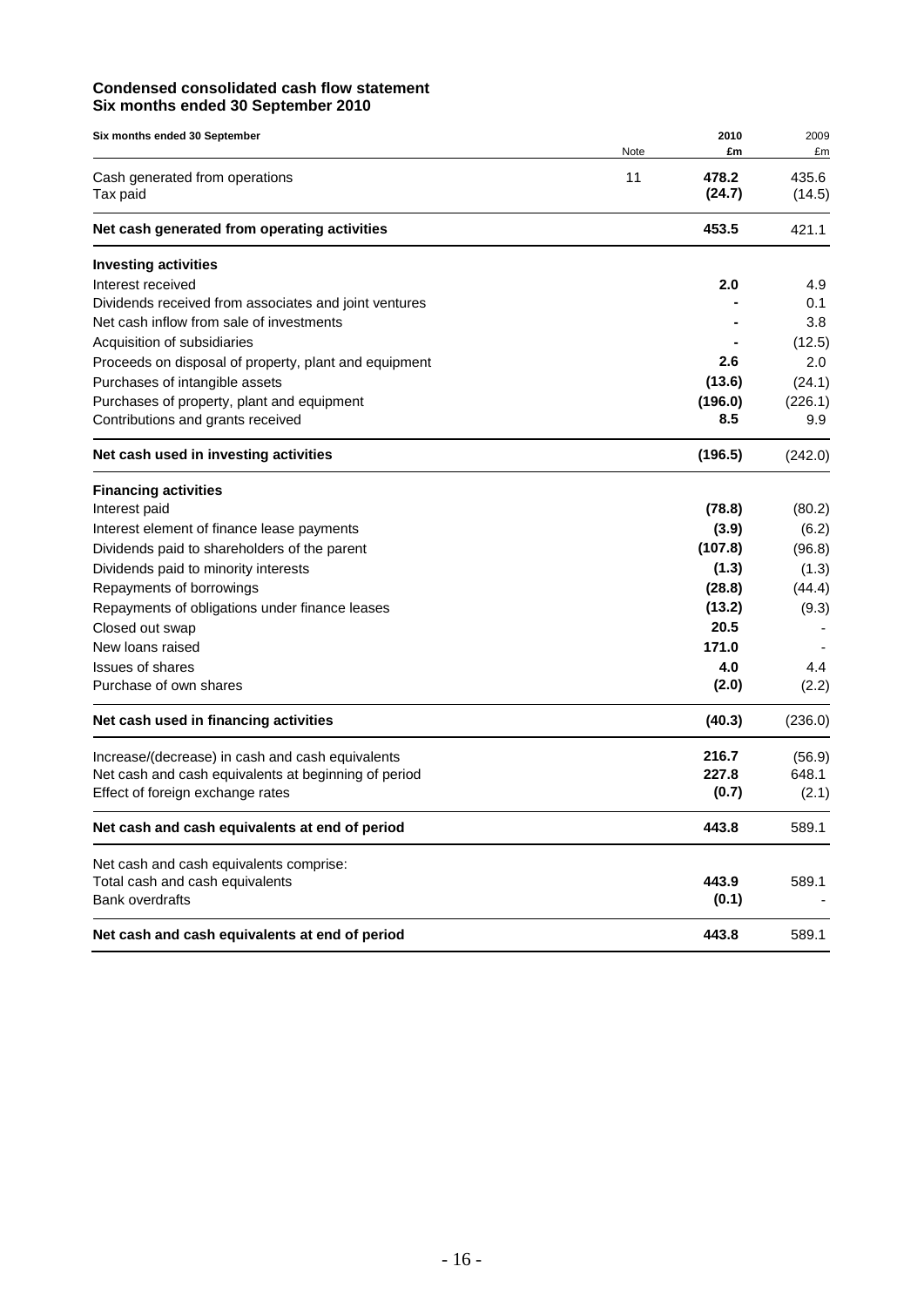### **Notes to the condensed interim financial information**

#### **1 General information**

The interim report has been prepared in accordance with the recognition and measurement criteria of IFRS and the disclosure requirements of the Listing Rules.

The information for the year ended 31 March 2010 does not constitute statutory accounts within the meaning of section 434 of the Companies Act 2006. A copy of the statutory accounts for that year prepared under IFRS has been delivered to the Registrar of Companies. The auditors' report on those accounts was unqualified, did not draw attention to any matters by way of emphasis and did not contain a statements under section 498 (2) or (3) of the Companies Act 2006.

#### **Accounting policies**

The interim financial information has been prepared on the going concern basis using accounting policies consistent with International Financial Reporting Standards and in accordance with IAS 34 "Interim Financial Reporting" as adopted by the European Union. The same accounting policies, presentation and methods of computation are followed in the interim financial information as applied in the group's annual financial statements for the year ended 31 March 2010 except that during the period the group has adopted:

- IAS 27 (revised) "Consolidated and Separate Financial Statements". However, there have been no transactions in the period that fall within the scope of the revised standard.
- IFRS 3 (revised) "Business Combinations". There have been no material transactions that fall under the scope of this standard in the period.
- IFRIC 18 "Transfers of Assets From Customers" was implemented for asset transfers that arose after 1 July 2009 and were within the scope of IFRIC 18. Where property, plant and equipment is transferred, the fair value of the asset is recognised in the balance sheet. Where the transfer is in exchange for connection to the network, the corresponding credit is recognised immediately in turnover. In most cases the transfer is linked to the provision of ongoing services and in these cases the corresponding credit is recorded in deferred income and released to operating costs over the expected useful lives of the related assets.

Comparative figures have been restated as follows:

| At 31 March 2010                 |                                 |                        | Trade and other payables   |
|----------------------------------|---------------------------------|------------------------|----------------------------|
|                                  | Property plant<br>and equipment | Current<br>liabilities | Non-current<br>liabilities |
|                                  | £m                              | £m                     | £m                         |
| As previously stated             | 6,260.5                         | (464.2)                | (243.6)                    |
| Fair value of assets transferred | 41.5                            | (0.2)                  | (41.3)                     |
| As restated                      | 6,302.0                         | (464.4)                | (284.9)                    |

#### **Going concern**

The group is funded for its investment and cash flow needs for the first two years of AMP5 (see Treasury management). After making enquiries the directors have a reasonable expectation that the group has adequate resources to continue in operational existence for the foreseeable future and hence the interim financial information has been prepared on a going concern basis.

#### **Seasonality**

The group's businesses are not seasonal in nature.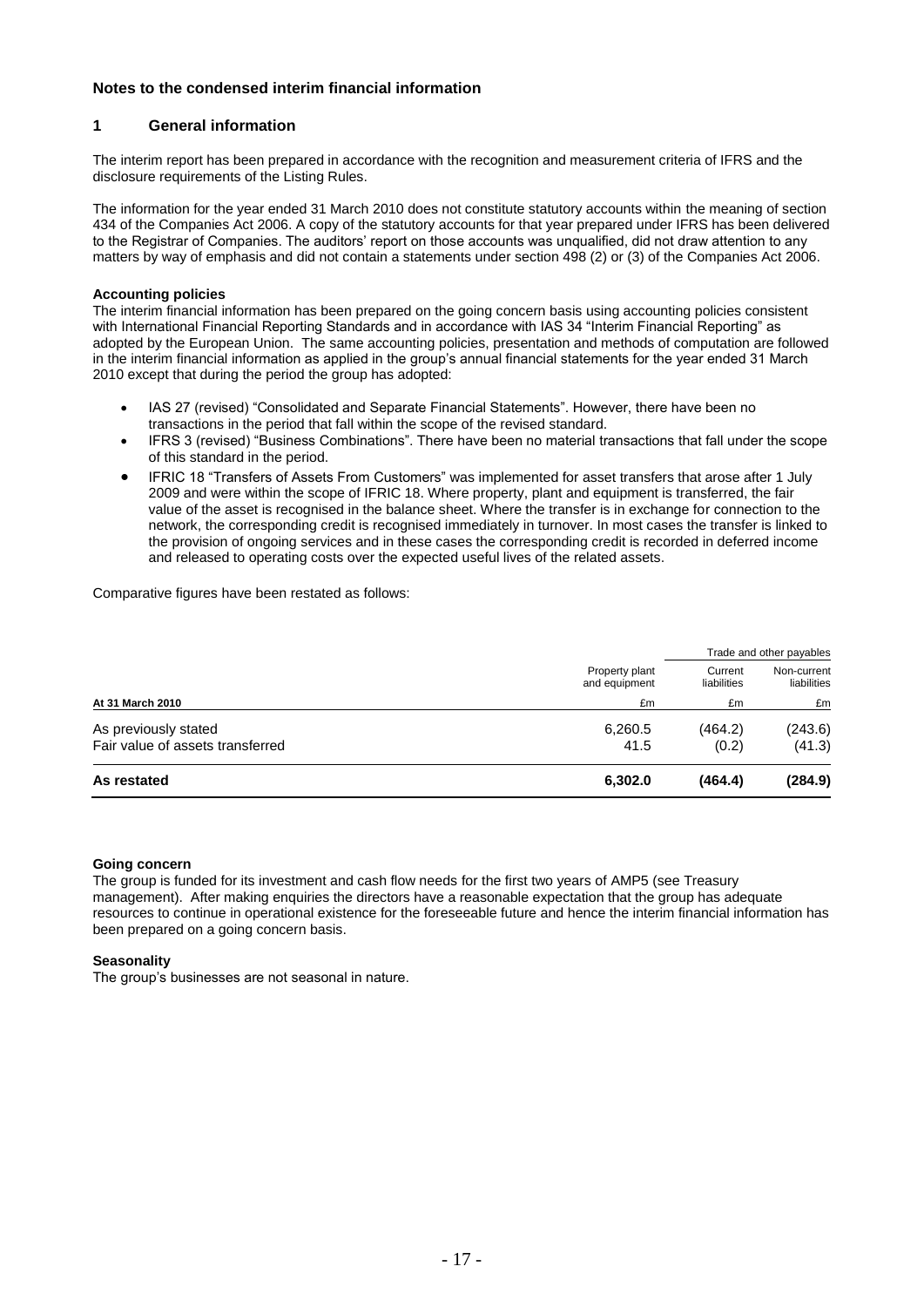### **2 Segmental analysis**

The group is organised into two main business segments:

Severn Trent Water: Provides water and waste water services to domestic and commercial customers in England and Wales.

Severn Trent Services: Provides services and products associated with water, waste water and contaminated land principally in the US, UK and Europe.

| Six months ended 30 September                                                   |                              | 2010                                   | 2009                  |                          |  |
|---------------------------------------------------------------------------------|------------------------------|----------------------------------------|-----------------------|--------------------------|--|
|                                                                                 | <b>Severn Trent</b><br>Water | <b>Severn Trent</b><br><b>Services</b> | Severn Trent<br>Water | Severn Trent<br>Services |  |
|                                                                                 | £m                           | £m                                     | £m                    | £m                       |  |
| <b>External sales</b>                                                           | 702.2                        | 165.6                                  | 694.9                 | 157.2                    |  |
| Inter-segment sales                                                             | 0.1                          | 6.4                                    | 0.4                   | 8.3                      |  |
| <b>Total sales</b>                                                              | 702.3                        | 172.0                                  | 695.3                 | 165.5                    |  |
| Profit before interest, tax and exceptional items<br>Exceptional items (note 3) | 272.7<br>(6.2)               | 13.0                                   | 279.3<br>(7.2)        | 12.2<br>(4.3)            |  |
| Profit before interest and tax                                                  | 266.5                        | 13.0                                   | 272.1                 | 7.9                      |  |

The reportable segments' external turnover is reconciled to group turnover as follows:

| Six months ended 30 September | 2010<br>£m | 2009<br>£m |
|-------------------------------|------------|------------|
| Severn Trent Water            | 702.2      | 694.9      |
| <b>Severn Trent Services</b>  | 165.6      | 157.2      |
| Corporate and other           | 0.1        |            |
|                               | 867.9      | 852.1      |

Segmental underlying PBIT is reconciled to the group's profit before tax and discontinued operations as follows:

| Six months ended 30 September                     | 2010<br>£m | 2009<br>£m |
|---------------------------------------------------|------------|------------|
| Underlying PBIT:                                  |            |            |
| Severn Trent Water                                | 272.7      | 279.3      |
| <b>Severn Trent Services</b>                      | 13.0       | 12.2       |
| Corporate and other costs                         | (6.6)      | (5.4)      |
| Consolidation adjustments                         | (2.1)      | 1.0        |
| Group underlying PBIT                             | 277.0      | 287.1      |
| Exceptional items:                                |            |            |
| Severn Trent Water                                | (6.2)      | (7.2)      |
| <b>Severn Trent Services</b>                      |            | (4.3)      |
| Share of results of associates and joint ventures | 0.1        |            |
| Net finance costs                                 | (119.1)    | (99.1)     |
| (Losses)/gains on financial instruments           | (50.7)     | 31.7       |
| Profit before tax and discontinued operations     | 101.1      | 208.2      |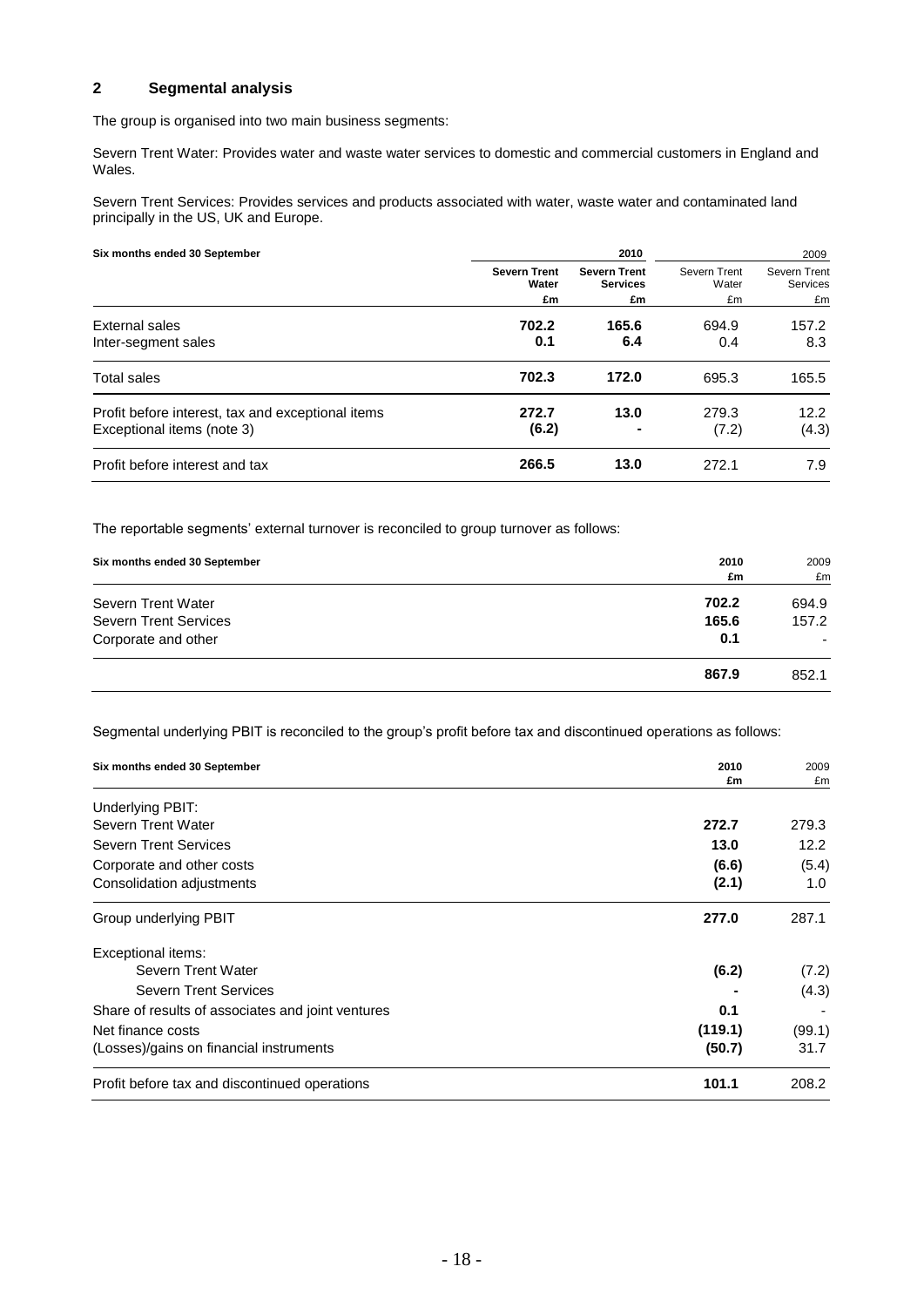The segmental analysis of capital employed at 30 September 2010 was as follows:

|                                                 | 30 September 2010            |                                        |                       | 31 March 2010                   |
|-------------------------------------------------|------------------------------|----------------------------------------|-----------------------|---------------------------------|
|                                                 | <b>Severn Trent</b><br>Water | <b>Severn Trent</b><br><b>Services</b> | Severn Trent<br>Water | Severn Trent<br><b>Services</b> |
|                                                 | £m                           | £m                                     | £m                    | £m                              |
| Operating assets                                | 6,710.9                      | 212.1                                  | 6,698.9               | 215.3                           |
| Goodwill                                        |                              | 68.7                                   |                       | 70.6                            |
| Interests in joint ventures and associates      | 0.2                          | 4.6                                    | 0.2                   | 4.7                             |
| Segment assets<br>Segment operating liabilities | 6,711.1<br>(1,026.7)         | 285.4<br>(90.9)                        | 6.699.1<br>(994.3)    | 290.6<br>(92.0)                 |
| Capital employed                                | 5,684.4                      | 194.5                                  | 5,704.8               | 198.6                           |

#### **3 Exceptional items**

The group classifies items of income or expenditure as exceptional if individually or, if of a similar type, in aggregate should, in the opinion of the directors, be disclosed by virtue of their size or nature if the financial statements are to give a true and fair view. In this context materiality is assessed at the segment level.

| Six months ended 30 September            | 2010 | 2009 |
|------------------------------------------|------|------|
|                                          | £m   | £m   |
| Severn Trent restructuring programmes:   |      |      |
| Severn Trent Water                       | 6.2  | 7.2  |
| <b>Severn Trent Services</b>             |      | 2.8  |
| Exceptional restructuring costs          | 6.2  | 10.0 |
| Total exceptional operating costs        | 6.2  | 10.0 |
| Exceptional loss on disposal of business |      | 1.5  |
| <b>Total exceptional items</b>           | 6.2  | 11.5 |

#### **4 (Losses)/gains on financial instruments**

| Six months ended 30 September                                                        | 2010<br>£m | 2009<br>£m |
|--------------------------------------------------------------------------------------|------------|------------|
| (Loss)/gain on cross currency swaps used as hedging instruments in fair value hedges | 23.8       | 1.8        |
| Gain arising on adjustment for foreign currency debt                                 | 2.1        | 6.6        |
| Fair value (loss) on cash flow hedges transferred from equity                        | (2.6)      | (3.6)      |
| (Loss)/gain arising on interest rate swaps where hedge accounting is not applied     | (74.0)     | 26.9       |
|                                                                                      | (50.7)     | 31.7       |

#### **5 Tax**

Before the exceptional tax credit, income tax for the period is charged in the income statement at 30% (six months ended 30 September 2009: charged at 27.9%), representing the best estimate of the average annual effective income tax rate expected for the full year applied to the pre tax income of the six month period.

The effective rate of current tax, excluding prior year charges and exceptional items, calculated on profit before tax, exceptional items and gains/losses on financial instruments was 27.8% (2009: 24.3%).

Current tax charges of £0.4 million and deferred tax credits of £7.2 million have been taken to reserves in the period.

The Finance Act 2010 was enacted in the period and implemented a reduction in the corporation tax rate from 28% to 27% with effect from 1 April 2011. The impact of this rate reduction on the deferred tax provision has been reflected in these financial statements and has resulted in deferred tax credits of £33.8 million in the profit and loss account and £0.4 million in reserves.

Future changes reducing the corporation tax rate by 1% per annum to 24% by 1 April 2014 have been announced but not substantively enacted at the balance sheet date and have therefore not been taken into account.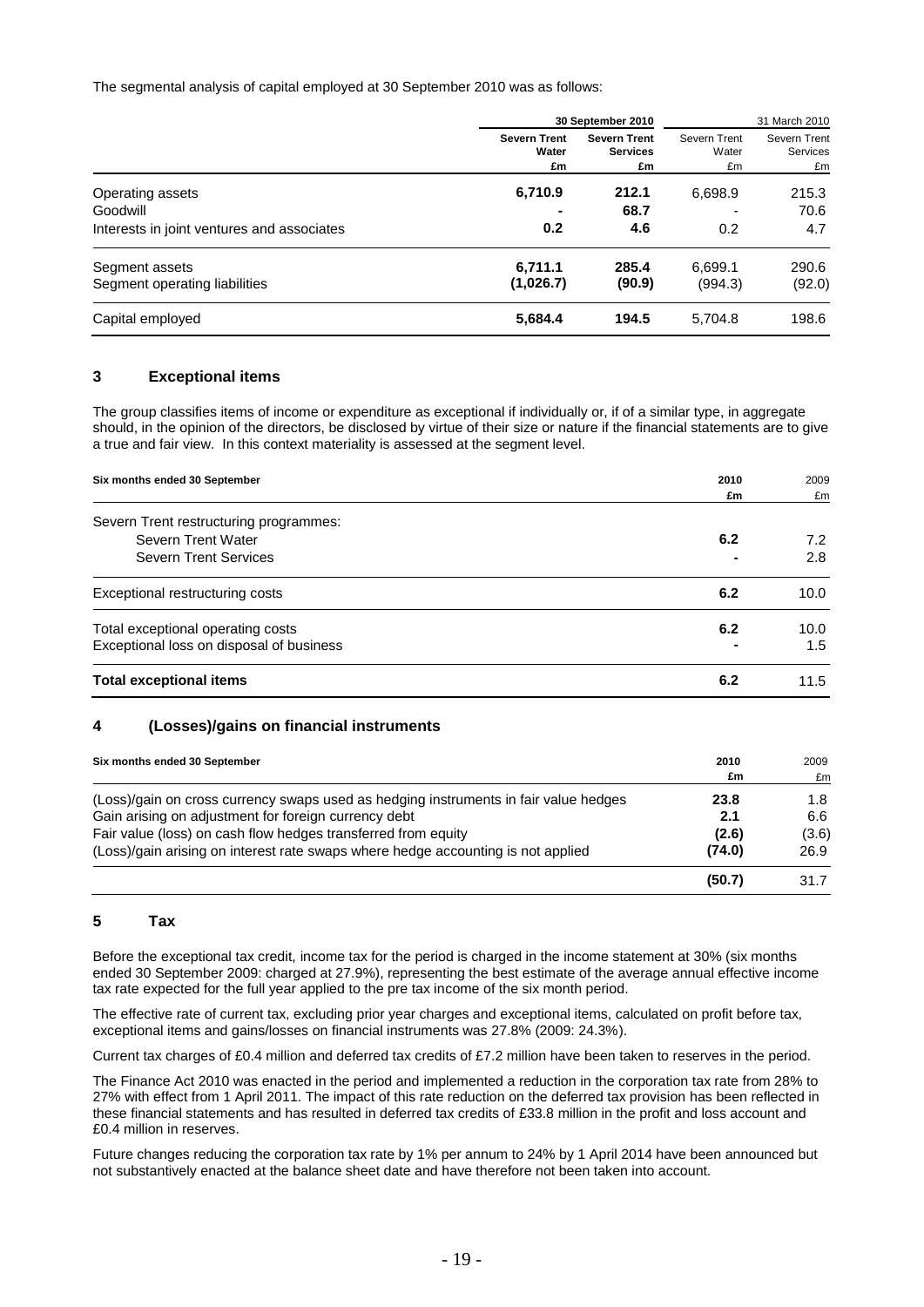#### **6 Dividends**

Amounts recognised as distributions to equity holders in the period:

| Six months ended 30 September              | 2010            |       |                 | 2009 |
|--------------------------------------------|-----------------|-------|-----------------|------|
|                                            | Pence per share | £m    | Pence per share | £m   |
| Final dividend for the year ended 31 March | 45.61           | 107.8 | 41.05           | 96.8 |

The proposed interim dividend of 26.04p per share (2009: 26.71p per share) was approved by the board on 22 November 2010 and has not been included as a liability as at 30 September 2010.

#### **7 Earnings per share**

Basic earnings per share are calculated by dividing the earnings attributable to ordinary shareholders by the weighted average number of ordinary shares in issue during the period, excluding those held in the Severn Trent Employee Share Ownership Trust which are treated as cancelled.

For diluted earnings per share, the weighted average number of ordinary shares in issue is adjusted to assume conversion of all potentially dilutive ordinary shares. These represent share options granted to employees where the exercise price is less than the average market price of the company's shares during the period and LTIP awards to the extent that the vesting conditions have been satisfied at the balance sheet date. Potential ordinary shares which would reduce a loss per share are not considered to be dilutive and hence in these circumstances diluted loss per share is equal to basic loss per share.

The calculation of basic and diluted earnings per share is based on the following data:

#### **Earnings**

| Six months ended 30 September                                                                                           | 2010<br>£m | 2009<br>£m |
|-------------------------------------------------------------------------------------------------------------------------|------------|------------|
| Earnings for the purpose of basic and diluted earnings per share from continuing and<br>discontinuing operations being: |            |            |
| Profit for the period attributable to the equity holders of the company                                                 | 103.8      | 149.7      |
| Number of shares                                                                                                        |            |            |
| Six months ended 30 September                                                                                           | 2010<br>m  | 2009<br>m  |
| Weighted average number of ordinary shares for the purpose of basic earnings per share                                  | 236.5      | 236.0      |
| Effect of dilutive potential ordinary shares:                                                                           |            |            |
| Share options and LTIPs                                                                                                 | 0.6        | 0.3        |
| Weighted average number of ordinary shares for the purpose of diluted earnings per share                                | 237.1      | 236.3      |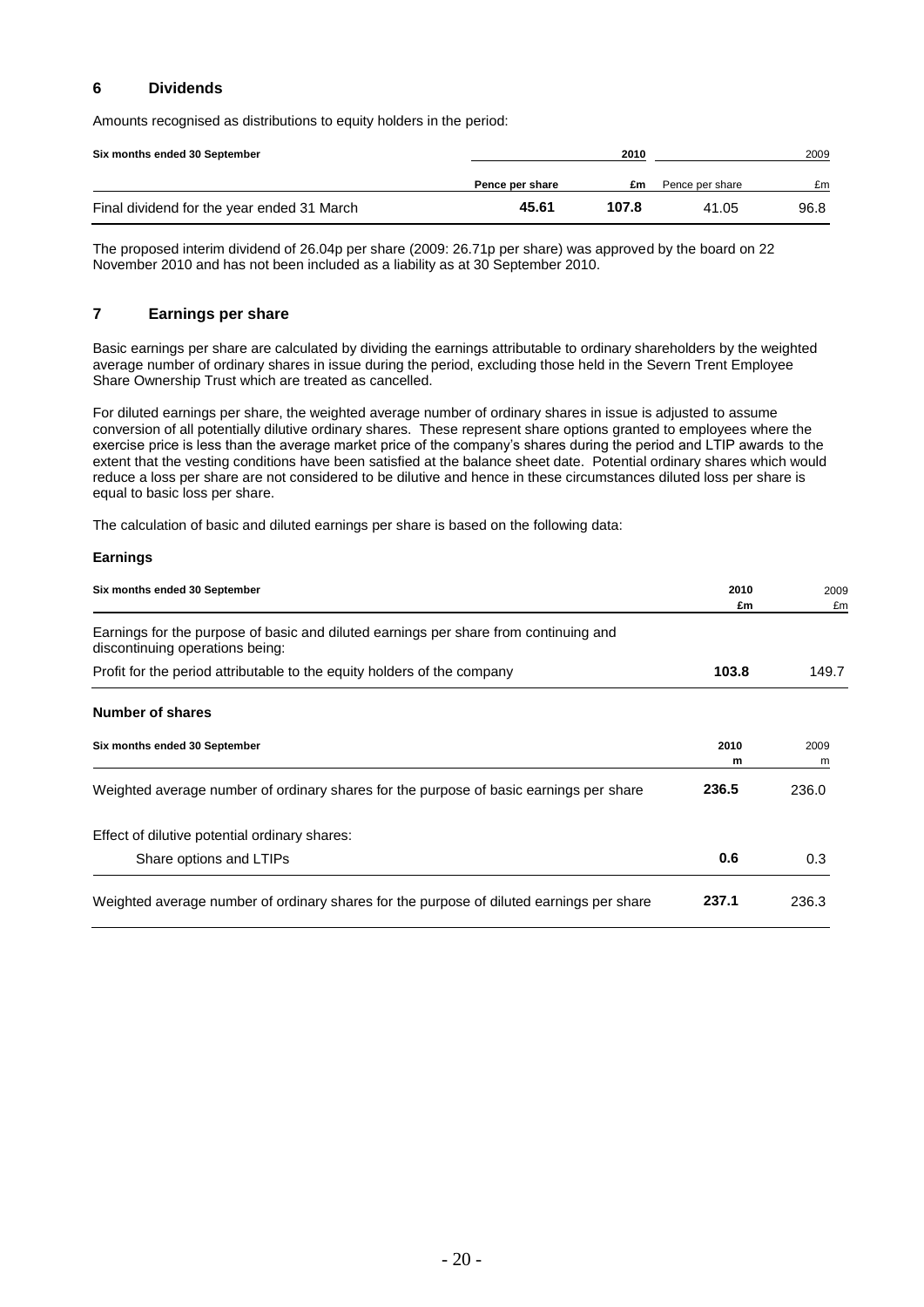#### **Adjusted earnings per share**

| Six months ended 30 September       | 2010<br>Pence | 2009<br>Pence |
|-------------------------------------|---------------|---------------|
| Adjusted basic earnings per share   | 47.4          | 60.8          |
| Adjusted diluted earnings per share | 47.3          | 60.7          |

Adjusted earnings per share figures exclude the effects of deferred tax, (losses)/gains on financial instruments and exceptional items in both 2010 and 2009. The directors consider that the adjusted figures provide a useful additional indicator of performance. The denominators used in the calculations of adjusted basic and diluted earnings per share are the same as those used in the unadjusted figures set out above.

The adjustments to earnings are as follows:

### **Adjustments to earnings**

| Six months ended 30 September                                                               | 2010<br>£m | 2009<br>£m |
|---------------------------------------------------------------------------------------------|------------|------------|
| Earnings for the purpose of basic and diluted earnings per share from continuing operations | 103.8      | 149.7      |
| Adjustments for:                                                                            |            |            |
| Exceptional items                                                                           | 6.2        | 11.5       |
| Current tax related to exceptional items                                                    | (1.1)      | (1.3)      |
| Losses/(gains) on financial instruments                                                     | 50.7       | (31.7)     |
| Deferred tax                                                                                | (47.4)     | 15.2       |
| Earnings for the purpose of adjusted basic and diluted earnings per share                   | 112.2      | 143.4      |

### **8 Borrowings**

|                                  | 30 September<br>2010<br>£m | 31 March<br>2010<br>£m |
|----------------------------------|----------------------------|------------------------|
| <b>Bank overdrafts</b>           | 0.1                        |                        |
| Bank loans                       | 842.7                      | 689.8                  |
| Other Ioans                      | 3,197.2                    | 3,185.9                |
| Obligations under finance leases | 287.6                      | 300.8                  |
| Borrowings                       | 4,327.6                    | 4,176.5                |

|                                                                | 31 March<br>30 September<br>2010<br>2010<br>£m<br>£m |         |
|----------------------------------------------------------------|------------------------------------------------------|---------|
|                                                                |                                                      |         |
| The borrowings are repayable as follows:                       |                                                      |         |
| On demand or within one year (included in current liabilities) | 58.8                                                 | 260.9   |
| In the second year                                             | 83.4                                                 | 21.7    |
| In the third to fifth years                                    | 858.6                                                | 643.2   |
| After five years                                               | 3,326.8                                              | 3,250.7 |
| Included in non-current liabilities                            | 4,268.8                                              | 3,915.6 |
|                                                                | 4,327.6                                              | 4,176.5 |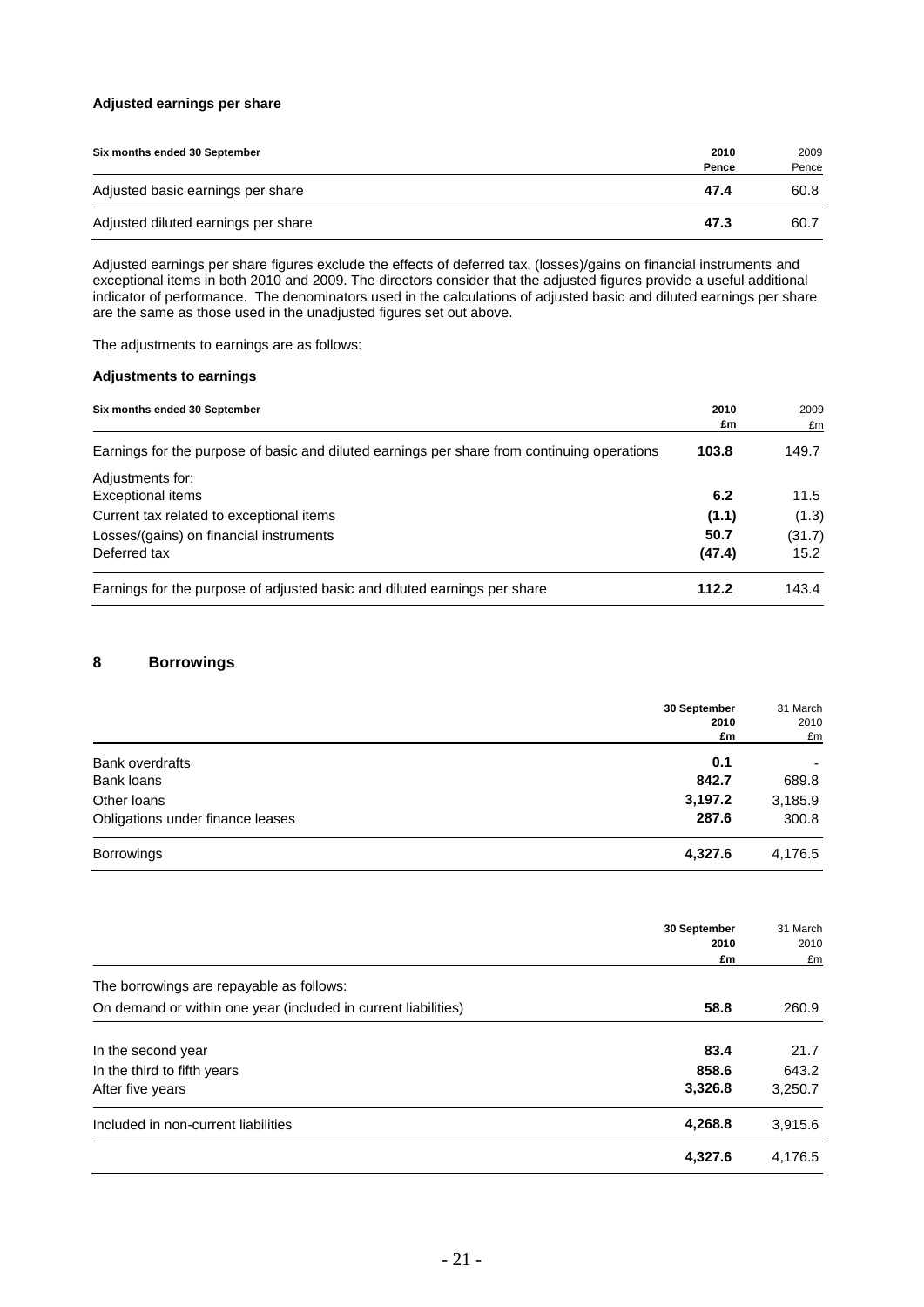#### **9 Retirement benefit schemes**

The group operates two defined benefit schemes being the Severn Trent Pension Scheme and the Severn Trent Mirror Image Scheme. The group also has an unfunded obligation to provide benefits to certain former employees whose earnings were in excess of the pensions cap that operated when the benefits were accrued.

The retirement benefit obligation as at 30 September 2010 has been calculated on a year to date basis, using the actuarial valuation update as at 31 March 2010. There have not been any significant fluctuations or one time events since that date that would require adjustment to the actuarial assumptions made at 31 March 2010. However, the market based assumptions have been updated for conditions prevailing at the balance sheet date as follows:

|                | 30 September<br>2010 | 31 March<br>2010 |
|----------------|----------------------|------------------|
| Discount rate  | $5.2\%$              | 5.7%             |
| Inflation rate | 3.1%                 | 3.6%             |

The defined benefit assets have been updated to reflect their market value as at 30 September 2010. Differences between the expected return on assets and the actual return on assets have been recognised as an actuarial loss in the statement of comprehensive income in accordance with the group's accounting policy.

Actuarial gains and losses have been reported in the statement of comprehensive income.

Amounts recognised in the income statement in respect of these defined benefit schemes are as follows:

| <b>Six months ended September</b>                                                          | 2010<br>£m     | 2009<br>£m     |
|--------------------------------------------------------------------------------------------|----------------|----------------|
| Amounts charged to operating costs:<br>Current service cost                                | (11.7)         | (7.7)          |
| Past service cost                                                                          |                | (0.8)          |
| Amounts charged to net finance costs:<br>Interest cost<br>Expected return on scheme assets | (48.8)<br>45.9 | (43.4)<br>35.7 |
|                                                                                            | (2.9)          | (7.7)          |
| Total amount charged to the income statement                                               | (14.6)         | (16.2)         |

The amount included in the balance sheet arising from the group's obligations under defined benefit schemes is as follows:

|                                                                                                                                                                        | 30 September<br>2010<br>£m    | 31 March<br>2010<br>£m        |
|------------------------------------------------------------------------------------------------------------------------------------------------------------------------|-------------------------------|-------------------------------|
| Present value of the defined benefit obligations - funded schemes<br>Total fair value of assets<br>Present value of the defined benefit obligations - unfunded schemes | (1,761.8)<br>1.410.1<br>(7.6) | (1,740.3)<br>1,393.0<br>(7.6) |
| Liability recognised in the balance sheet                                                                                                                              | (359.3)                       | (354.9)                       |

Movements in the liability recognised in the balance sheet were as follows:

|                                                                      | 2010    | 2009    |
|----------------------------------------------------------------------|---------|---------|
|                                                                      | £m      | £m      |
| At 1st April                                                         | (354.9) | (233.0) |
| Current service cost                                                 | (11.7)  | (7.7)   |
| Past service cost                                                    |         | (0.8)   |
| Interest cost                                                        | (48.8)  | (43.4)  |
| Expected return on scheme assets                                     | 45.9    | 35.7    |
| Contributions from the sponsoring companies                          | 15.5    | 14.7    |
| Actuarial losses recognised in the statement of comprehensive income | (5.3)   | (82.5)  |
| At 30 September                                                      | (359.3) | (317.0) |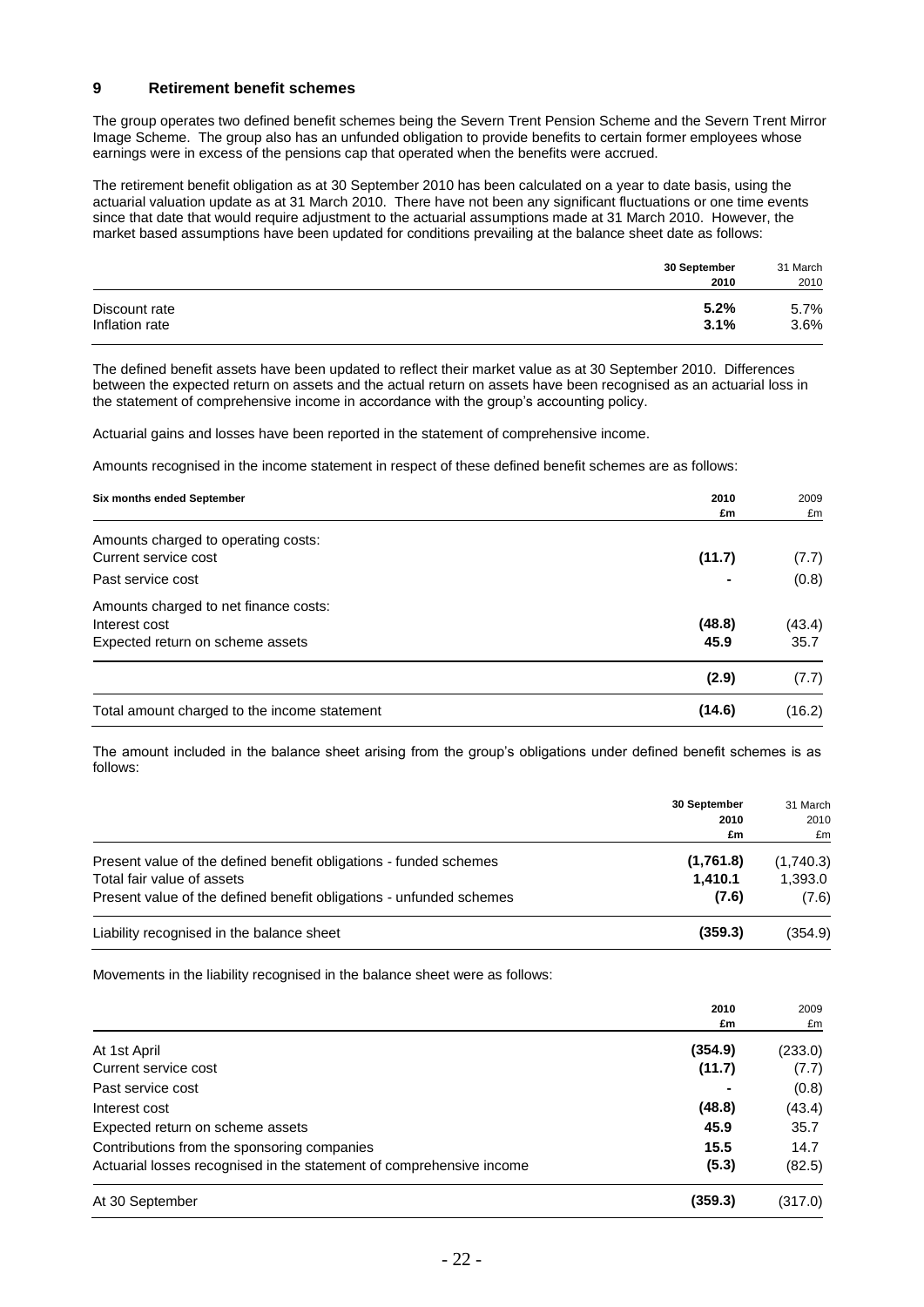### **10 Share capital**

At 30 September 2010 the issued and fully paid share capital was 237.1 million shares of 97<sup>17</sup>/<sub>19</sub>p amounting to £232.1 million (31 March 2010: 236.6 million shares of  $97^{17}/_{19}$ p amounting to £231.6 million).

During the period the company issued 500,943 shares as a result of the exercise of employee share options.

### **11 Cash flow**

### **a) Reconciliation of operating profit to operating cash flows**

| Six months ended 30 September                         | 2010<br>£m       | 2009<br>£m       |
|-------------------------------------------------------|------------------|------------------|
| Profit before interest and tax                        | 270.8            | 275.6            |
| Depreciation of property, plant and equipment         | 128.7            | 112.7            |
| Amortisation of intangible assets                     | 12.6             | 12.4             |
| Exceptional impairment and depreciation               |                  | 3.6              |
| Pension service cost                                  | 11.7             | 8.5              |
| Pension contributions                                 | (15.5)           | (14.7)           |
| Share based payments charge                           | $2.2\phantom{0}$ | 3.0 <sub>2</sub> |
| Profit on sale of property, plant and equipment       | (2.0)            | (0.7)            |
| Deferred income movement                              | (3.9)            | (2.6)            |
| Provisions for liabilities and charges                | 3.1              | 4.6              |
| Utilisation of provisions for liabilities and charges | (12.6)           | (5.9)            |
| Decrease in working capital                           | 83.1             | 39.1             |
| Cash generated from operations<br>Tax paid            | 478.2<br>(24.7)  | 435.6<br>(14.5)  |
| Net cash generated from operating activities          | 453.5            | 421.1            |

#### **b) Non cash transactions**

No additions to property, plant and equipment during the six months to September 2010 were financed by new finance leases (2009: nil).

#### **c) Exceptional cash flows**

The following cash flows arose from items classified as exceptional in the income statement:

| Six months ended 30 September | 2010<br>£m     | 2009<br>£m |
|-------------------------------|----------------|------------|
| Restructuring costs           | (17.8)         | (4.4)      |
| Charitable contribution       | (1.0)          | -          |
| Third party legal costs       | $\blacksquare$ | (1.8)      |
|                               | (18.8)         | (6.2)      |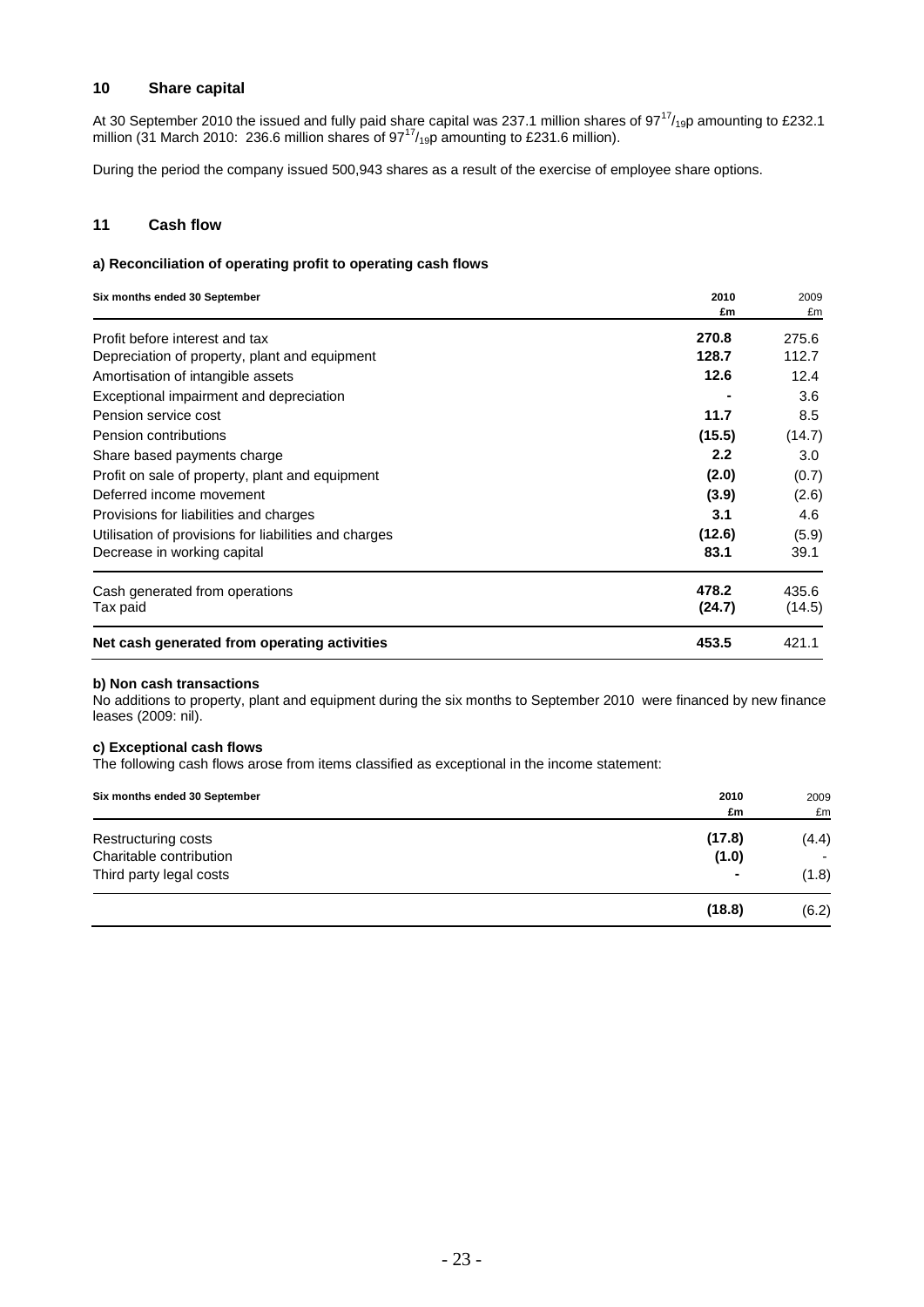#### **d) Reconciliation of movements in net debt**

|                                                     | As at<br>1 April<br>2010<br>£m | Cash<br>Flow<br>£m | Fair value<br>adjustments<br>£m | RPI uplift<br>on index<br>linked debt<br>£m | Foreign<br>exchange<br>£m | Other<br>non cash<br>movements<br>£m | As at 30<br>September<br>2010<br>£m |
|-----------------------------------------------------|--------------------------------|--------------------|---------------------------------|---------------------------------------------|---------------------------|--------------------------------------|-------------------------------------|
| Cash and cash equivalents<br><b>Bank overdrafts</b> | 227.8                          | 216.8<br>(0.1)     |                                 | ۰<br>۰                                      | (0.7)<br>٠                | $\overline{\phantom{a}}$<br>۰        | 443.9<br>(0.1)                      |
| Net cash and cash equivalents<br>Bank loans         | 227.8<br>(689.8)               | 216.7<br>(149.8)   |                                 | (3.1)                                       | (0.7)                     | ٠<br>$\overline{\phantom{a}}$        | 443.8<br>(842.7)                    |
| Other loans                                         | (3, 185.9)                     | 7.6                | 2.1                             | (24.9)                                      | $\overline{\phantom{a}}$  | 3.9                                  | (3, 197.2)                          |
| Finance leases                                      | (300.8)                        | 13.2               |                                 | $\overline{\phantom{0}}$                    | ۰                         | ٠                                    | (287.6)                             |
| Cross currency swaps hedging debt                   | 187.3                          | (20.5)             | (3.5)                           |                                             | ۰                         | (2.9)                                | 160.4                               |
| Net debt                                            | (3,761.4)                      | 67.2               | (1.4)                           | (28.0)                                      | (0.7)                     | 1.0                                  | (3,723.3)                           |

### **12 Post balance sheet events**

There were no significant post balance sheet events.

#### **13 Contingent liabilities**

Details of the group's contingent liabilities were disclosed in the financial statements for the year ended 31 March 2010 which were approved on 27 May 2010. Except as noted below, there have been no significant developments relating to the contingent liabilities disclosed in those financial statements.

The group has received notice that Veolia Proprete SA had filed an appeal against the decision of the Commercial Court in Belgium which gave judgment in favour of the group.

Following an audit by the Drinking Water Inspectorate of aspects of the services provided by Severn Trent Services Analytical Services from its Bridgend laboratory, the group has temporarily suspended the inorganic testing service provided by that laboratory pending completion of an investigation commissioned by the group. At this stage it is not practicable to estimate the financial impact of this incident.

#### **14 Related party transactions**

There have been no related party transactions that materially affected the financial position of performance of the group during the period.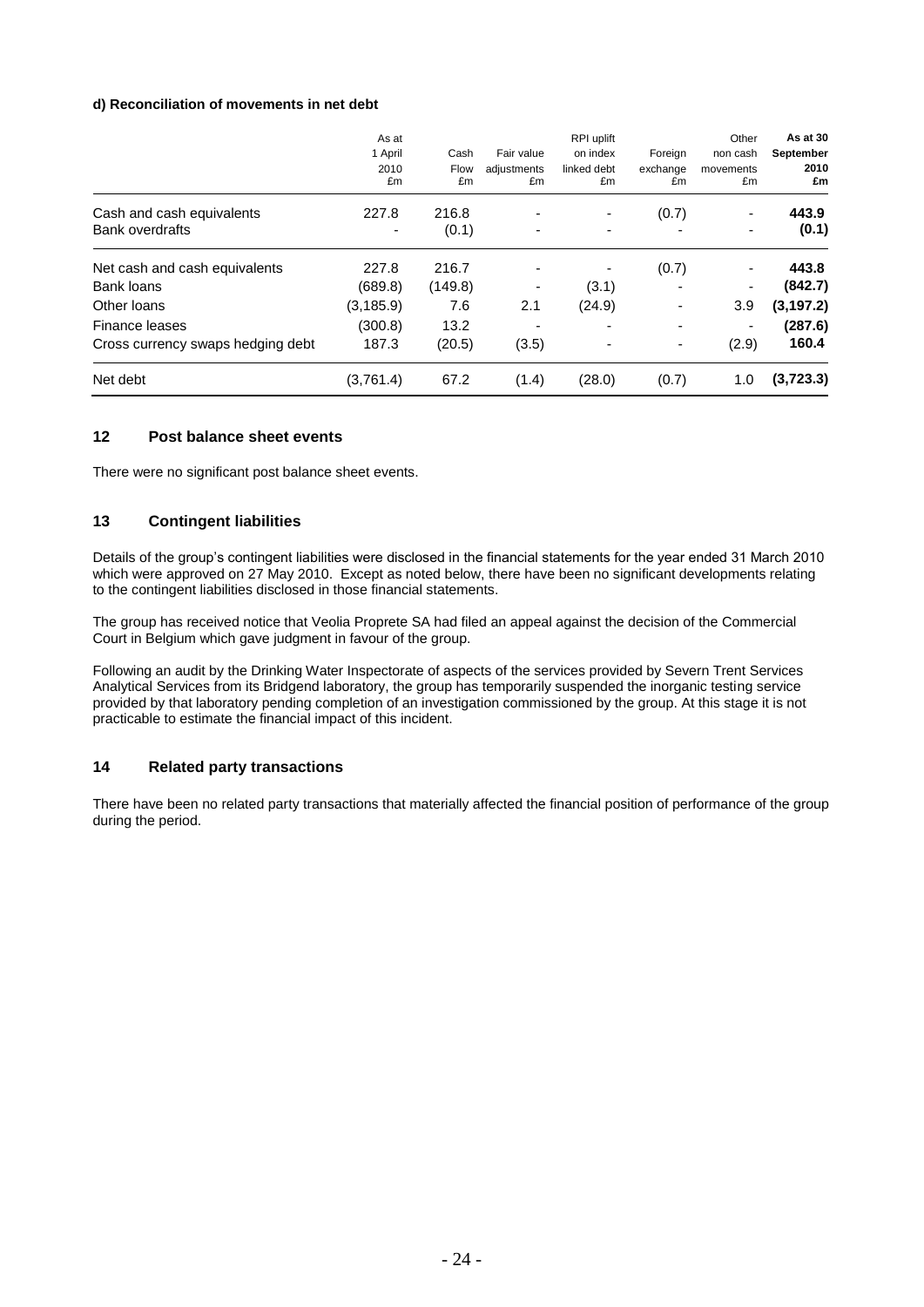### **Responsibility statement**

We confirm to the best of our knowledge:

- (a) the condensed set of financial statements has been prepared in accordance with IAS 34 "Interim Financial Reporting"; and
- (b) the interim management report includes a fair review of the information required by Disclosure and Transparency Rules 4.2.7R and 4.2.8R of the United Kingdom Financial Services Authority.

Signed on behalf of the Board who approved the half yearly financial report on 22 November 2010.

Chief Executive

Tony Wray **The Contract of Contract Contract Contract Contract Contract Contract Contract Contract Contract Contract Contract Contract Contract Contract Contract Contract Contract Contract Contract Contract Contract Contra** 

Further copies of this half yearly financial report may be obtained from the Company Secretary, Severn Trent Plc, Severn Trent Centre, PO BOX 5309, Coventry, CV3 9FH or by emailing severntrent@equiniti.com.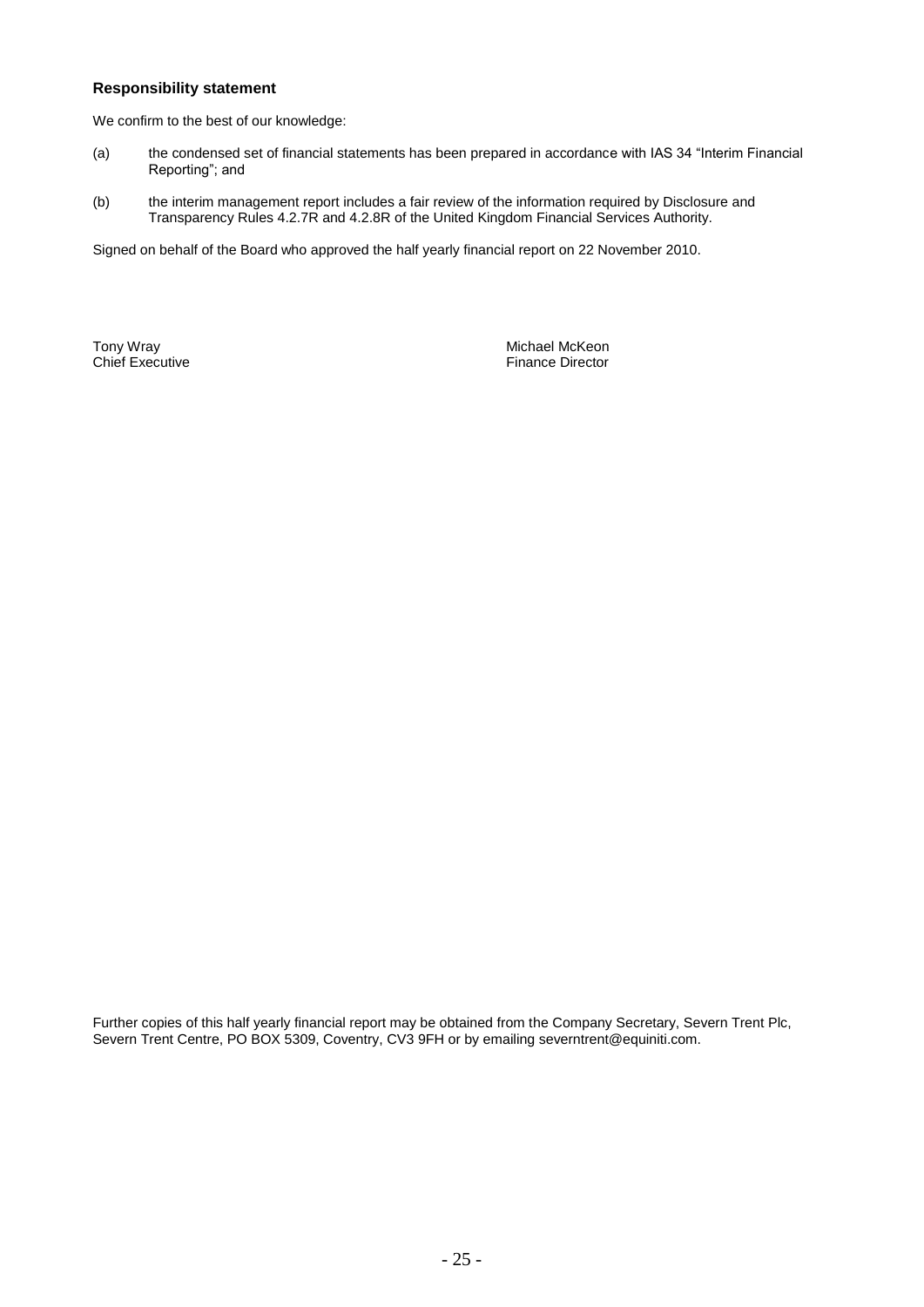### **INDEPENDENT REVIEW REPORT TO SEVERN TRENT PLC**

We have been engaged by the company to review the condensed set of financial statements in the half-yearly financial report for the six months ended 30 September 2010 which comprises the condensed consolidated income statement, the condensed consolidated statement of comprehensive income, the condensed consolidated statement of changes in equity, the condensed consolidated balance sheet, the condensed consolidated cash flow statement and related notes 1 to 14. We have read the other information contained in the half-yearly financial report and considered whether it contains any apparent misstatements or material inconsistencies with the information in the condensed set of financial statements.

This report is made solely to the company in accordance with International Standard on Review Engagements (UK and Ireland) 2410 "Review of Interim Financial Information Performed by the Independent Auditor of the Entity" issued by the Auditing Practices Board. Our work has been undertaken so that we might state to the company those matters we are required to state to them in an independent review report and for no other purpose. To the fullest extent permitted by law, we do not accept or assume responsibility to anyone other than the company, for our review work, for this report, or for the conclusions we have formed.

#### **Directors' responsibilities**

The half-yearly financial report is the responsibility of, and has been approved by, the directors. The directors are responsible for preparing the half-yearly financial report in accordance with the Disclosure and Transparency Rules of the United Kingdom's Financial Services Authority.

As disclosed in note 1, the annual financial statements of the group are prepared in accordance with IFRSs as adopted by the European Union. The condensed set of financial statements included in this half-yearly financial report has been prepared in accordance with International Accounting Standard 34, "Interim Financial Reporting," as adopted by the European Union.

#### **Our responsibility**

Our responsibility is to express to the company a conclusion on the condensed set of financial statements in the halfyearly financial report based on our review.

### **Scope of Review**

We conducted our review in accordance with International Standard on Review Engagements (UK and Ireland) 2410, "Review of Interim Financial Information Performed by the Independent Auditor of the Entity" issued by the Auditing Practices Board for use in the United Kingdom. A review of interim financial information consists of making inquiries, primarily of persons responsible for financial and accounting matters, and applying analytical and other review procedures. A review is substantially less in scope than an audit conducted in accordance with International Standards on Auditing (UK and Ireland) and consequently does not enable us to obtain assurance that we would become aware of all significant matters that might be identified in an audit. Accordingly, we do not express an audit opinion.

#### **Conclusion**

Based on our review, nothing has come to our attention that causes us to believe that the condensed set of financial statements in the half-yearly financial report for the six months ended 30 September 2010 is not prepared, in all material respects, in accordance with International Accounting Standard 34 as adopted by the European Union and the Disclosure and Transparency Rules of the United Kingdom's Financial Services Authority.

**Deloitte LLP** Chartered Accountants and Statutory Auditors London, UK 22 November 2010